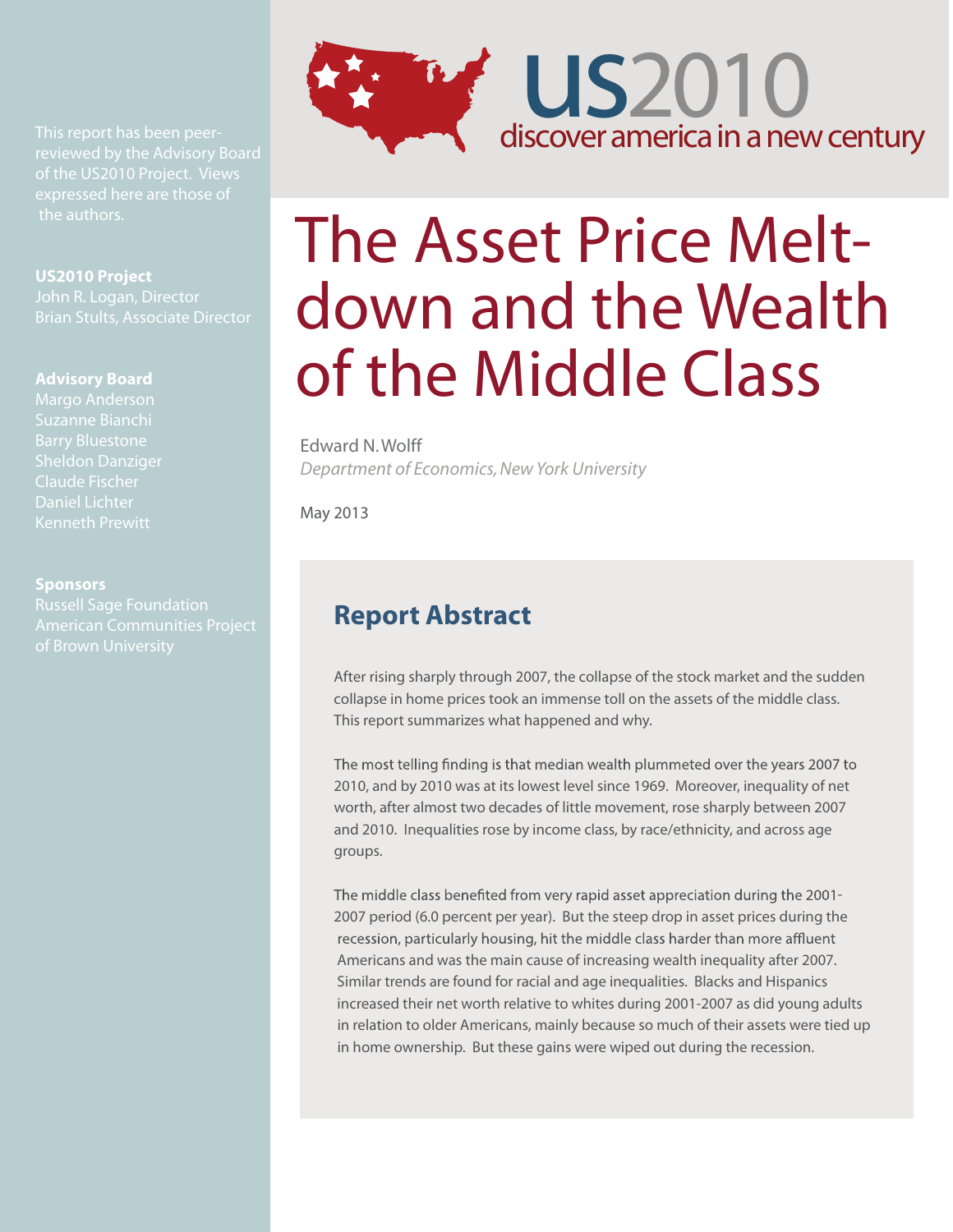# **Summary of major findings**

The last two decades have witnessed some remarkable events in terms of personal wealth. After rising sharply through 2007, the collapse of the stock market and the sudden collapse in home prices took an immense toll on many Americans. What happened and why is an amazing story about the Great Recession and its repercussions.

- Median wealth plummeted over the years 2007 to 2010.
- Middle class debt exploded from 1983 to 2007, already creating a highly fragile middle class. Their situation worsened during the Great Recession. As a result inequality of net worth, after almost two decades of little movement, rose sharply between 2007 and 2010.
- The racial and ethnic disparity in wealth widened considerably in the years between 2007 and 2010. Blacks and especially Hispanics lost in net worth and net equity in their homes.
- Young households (under age 45) also were pummeled by the Great Recession, as their wealth declined sharply both in absolute terms and in comparison with older households.

### **Data sources and methods**

 

This study focuses mainly on how the middle class fared in terms of wealth over the years 2007 to 2010 during one of the sharpest declines in stock and real estate prices. I also investigate trends in wealth inequality, changes in the racial wealth gap, wealth differences by age, and trends in home ownership rates. The period covered spans the years from 1962 to 2010. The choice of years is dictated by the availability of survey data. By 2010, we are able to see what the fall-out was from the financial crisis and associated recession.

The primary data source is the *Survey of Consumer Finances* (SCF) conducted by the Federal Reserve Board. Each survey consists of a core representative sample combined with a high-income supplement. The high income supplement was selected from a sample derived from tax data from the IRS *Statistics of Income*. This second sample was designed to disproportionately select families that were likely to be relatively wealthy. Typically, about two thirds of the cases come from the representative sample and one third from the high-income supplement.<sup>1</sup>

 The principal wealth concept used here is marketable wealth (or net worth), which is defined as the current value of all marketable or fungible assets less the current value of debts. Net worth is

<sup>1</sup> Two other data sources are also used: the 1962 Survey of Financial Characteristics of Consumers, also conducted by the Federal Reserve Board, and the 1969 MESP file, a synthetic dataset based on the 1970 Census of Population with matched records from the 1969 Internal Revenue Survey Tax Model.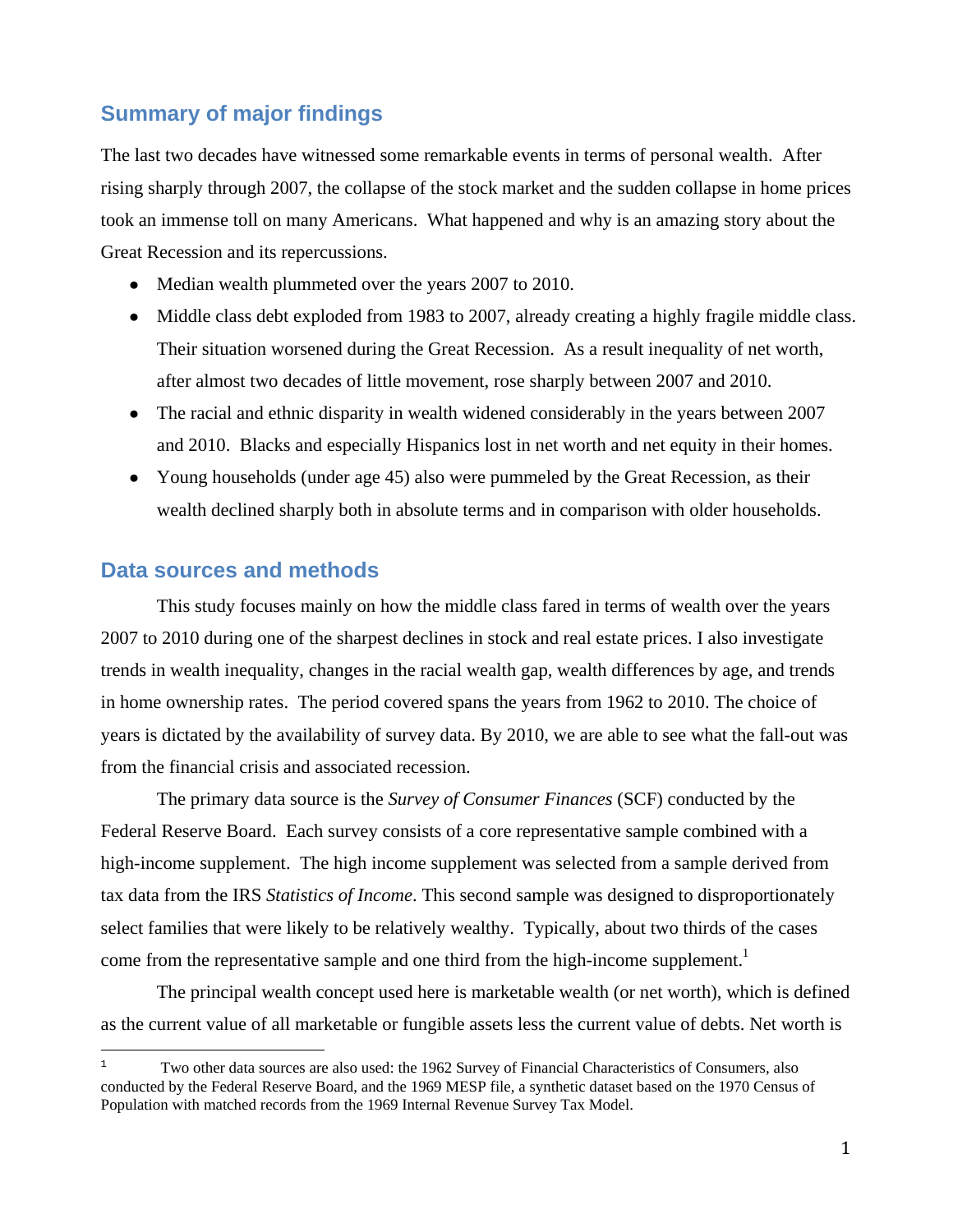thus the difference in value between total assets and total liabilities or debt. Total assets are defined as the sum of (1) owner-occupied housing (2) other real estate (3) demand deposits (4) time and savings deposits, certificates of deposit, and money market accounts (5) government, corporate, and foreign bonds and other financial securities (6) the cash surrender value of life insurance plans (7) the cash surrender value of pension plans, including IRAs, Keogh, and 401(k) plans (8) corporate stock and mutual funds (9) net equity in unincorporated businesses; and (10) equity in trust funds. Total liabilities are the sum of (1) mortgage debt (2) consumer debt, and (3) other debt.

 This measure reflects wealth as a store of value and therefore a source of potential consumption. In particular, consumer durables such as automobiles and furniture are excluded here, since these items are not easily marketed, with the possible exception of vehicles, or their resale value typically far understates the value of their consumption services to the household. Also excluded is the value of future Social Security benefits the family may receive upon retirement (usually referred to as "Social Security wealth"), as well as the value of retirement benefits from private pension plans ("pension wealth"). Even though these funds are a source of future income to families, they are not in their direct control and cannot be marketed.

#### **The housing value cycle**

 

Nationally, median house prices were virtually the same in 2001 as in 1989 in real terms.<sup>2</sup> With real incomes rising, the home ownership rate shot up over this period from 62.8 percent in 1989 to 67.7 percent, according to data from the *Survey of Consumer Finances* (SCF). Then, even as the nation faced the 2001 recession (albeit a short one), house prices suddenly took off. The median sales price of existing one-family homes rose by 18 percent in real terms in just three years. However, from 2004 to 2007 housing prices slowed, with the median sales price advancing only 1.7 percent over these years in real terms. As such, over the years 2001 to 2007 real housing prices increased by 19 percent. The home ownership rate continued to expand, though at a somewhat slower rate, from 67.7 to 68.6 percent.

 Then, the Great Recession and the associated financial crisis hit at the end of 2007 and asset prices plummeted. From 2007 to 2010, the median price of existing homes nose-dived by 24

<sup>2</sup> The source for housing price data, unless otherwise indicated, is Table 935 of the *2009 Statistical Abstract*, US Bureau of the Census, available at [http://www.census.gov/compendia/statab/].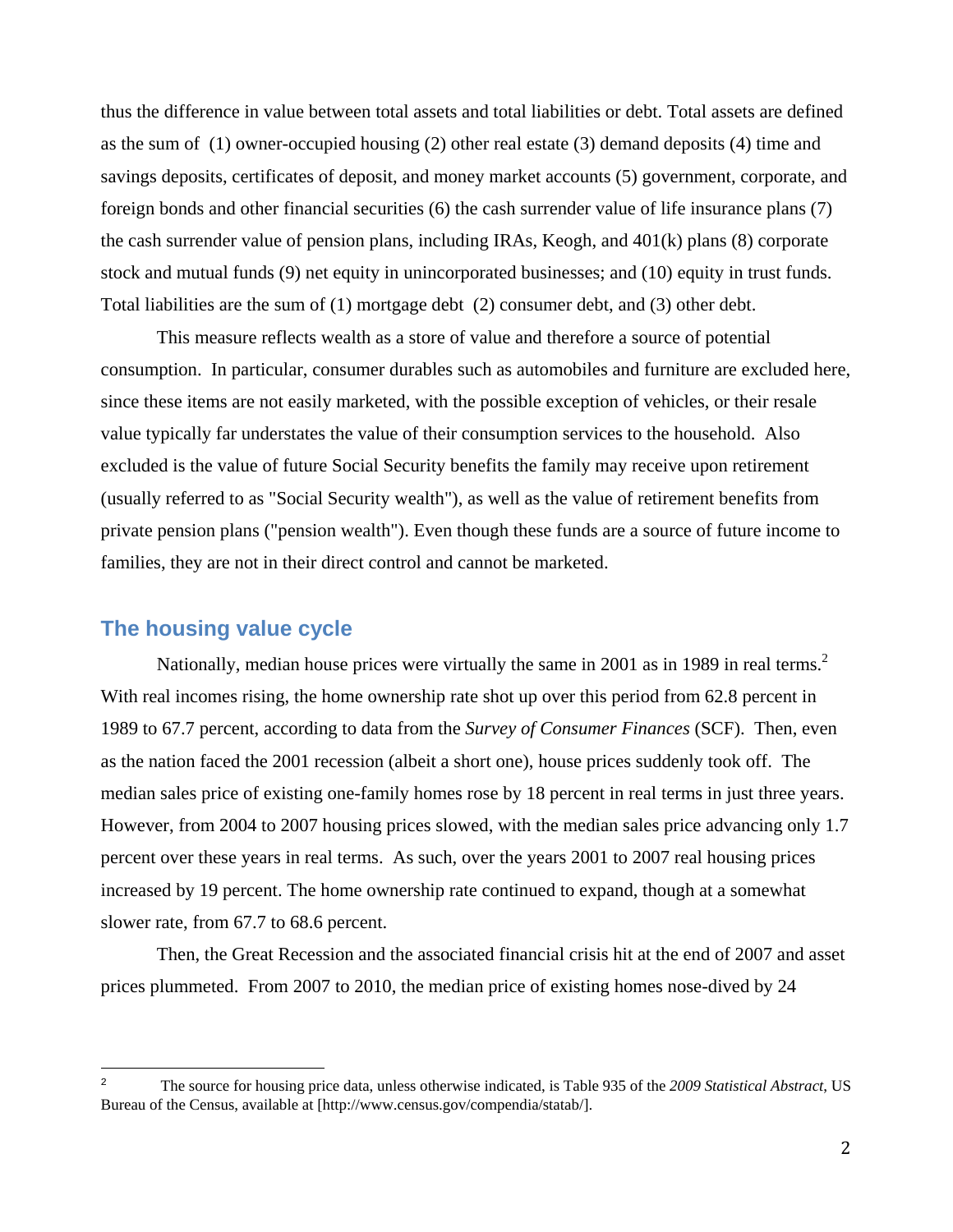percent in real terms.<sup>3</sup> In some metropolitan areas such as Las Vegas, Phoenix, and Miami, median prices fell by half or more from their peak. Moreover, for the first time in 30 years, the share of households owning their own home fell, from 68.6 to 67.2 percent.

 The housing price bubble was fueled in large part by a generous expansion of credit available for home purchases and re-financing. This took a number of forms. First, many home owners re-financed their primary mortgage. However, because of the rise in housing prices, these home owners increased the outstanding mortgage principal and thereby extracted equity from their homes. Second, many home owners took out second mortgages and home equity loans or increased the outstanding balances on these instruments. Third, among new home owners, credit requirements were softened, and so-called "no-doc" loans were issued requiring none or little in the way of income documentation. Many of these loans, in turn, were so-called "sub-prime" mortgages, characterized by excessively high interest rates and "balloon payments" at the expiration of the loan (that is, a non-zero amount due when the term of the loan was up). All told, average mortgage debt per household swelled by a staggering 59 percent in real terms between 2001 and 2007, and the value of outstanding mortgage loans as a share of total house value rose from 0.334 to 0.349, despite the 19 percent increase in real housing value.

In contrast to the housing market, the stock market boomed during the 1990s. On the basis of the Standard & Poor (S&P) 500 index, stock prices surged 171 percent between 1989 and 2001.<sup>4</sup> Stock ownership spread and by 2001 over half of U.S. households owned stock either directly or indirectly. The middle class was expanding its wealth holdings. The stock market peaked in 2000,dropped steeply from 2000 to 2003, recovered somewhat in 2004, and then rebounded from 2004 to 2007. Over the period from 2001 to 2007, the S&P 500 was up 6 percent in real terms. The roller coast stock market ride, however, took its toll on stockownership with the share of households owning stock either directly or indirectly falling from 52 to 49 percent. Then came the Great Recession. Stock prices, based on the S&P 500 index, crashed from 2007 to 2009 and then partially recovered in 2010 for a net decline of 26 percent in real terms. The stock ownership rate continued to decline to 47 percent.

 

<sup>3</sup> The source is National Association of Realtors, "Median Sales Price of Existing Single-Family Homes for Metropolitan Areas," available at: http://www.realtor.org/sites/default/files/reports/2012/embargoes/2012-q1-metrohome-prices-49bc10b1efdc1b8cc3eb66dbcdad55f7/metro-home-prices-q1-single-family-2012-05-09.pdf.

<sup>4</sup> The source for stock price data is Table B-96 of the *Economic Report of the President, 2012*, available at http://www.gpoaccess.gov/eop/tables12.html.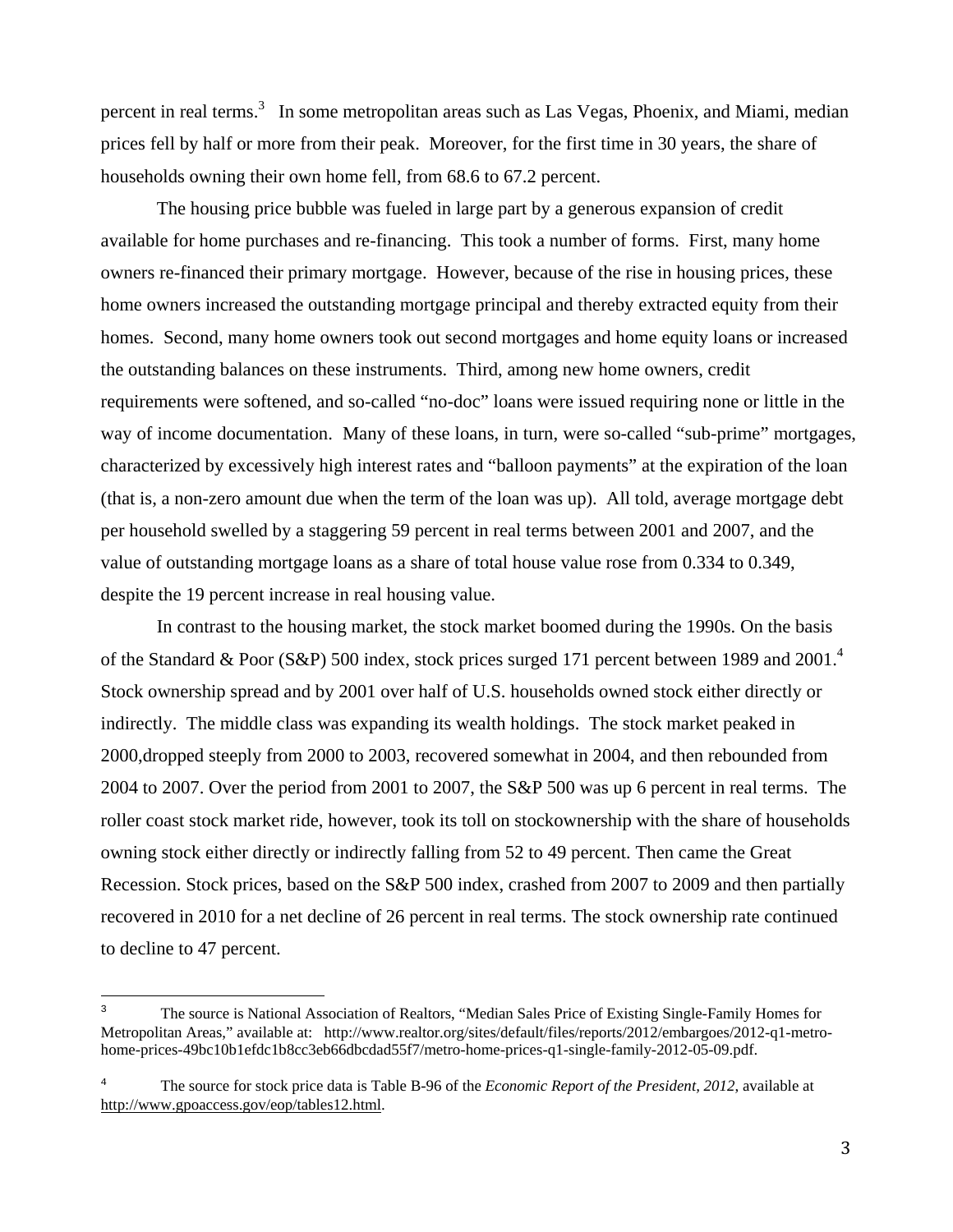There was also an explosion of consumer debt leading up to the Great Recession. Between 1989 and 2001, total consumer credit outstanding surged by 70 percent in real terms and then from 2001 to 2007 it rose by another 17 percent.<sup>5</sup> There were a number of factors responsible for this. First credit cards became more generally available for consumers. Second, credit standards were relaxed considerably, making more households eligible for credit cards. And third, credit limits were generously expanded by banks hoping to make profits out of increased fees and higher interest rates. Combined with the recession which forced families to borrow even for necessities, the relative indebtedness of families continued to rise from 2007 to 2010.

 What have all these major transformations wrought in terms of the distribution of household wealth, particularly over the Great Recession? How have these changes affected individual racial/ethnic and age groups? This is the subject of the remainder of the paper.



<sup>5</sup> These figures are based on the Federal Reserve Board's Flow of Funds data, Table B.100, available at: http://www.federalreserve.gov/releases/Z1/.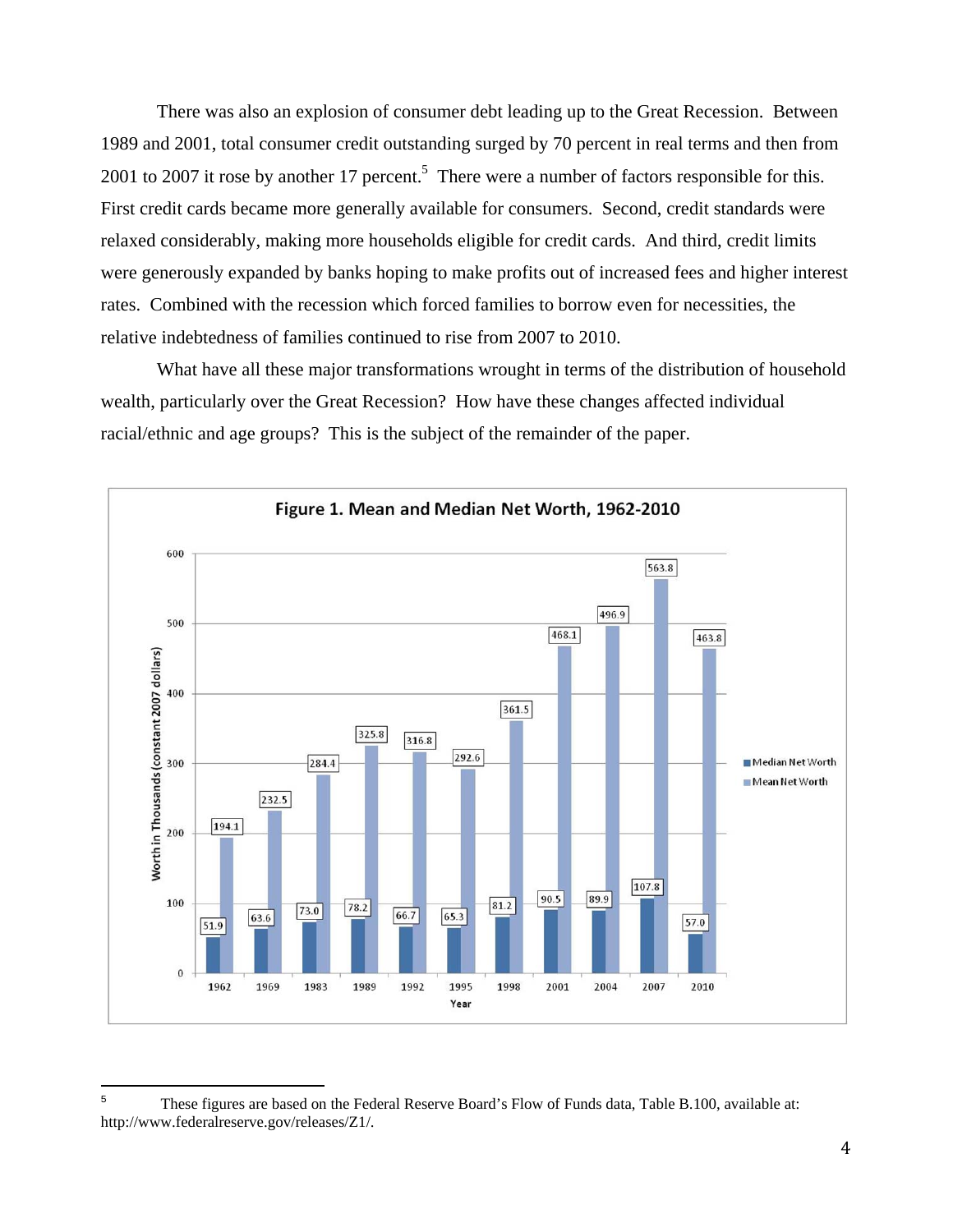#### **Median wealth plummets over the late 2000s**

 Figure 1 shows a robust growth in wealth from 1962 to 2007. From 1962 to 1983, median wealth in real terms increased at an annual rate of 1.6 percent. Median wealth grew somewhat slower between 1983 and 1989 (1.1 percent) and 1.3 percent per year between 1989 and 2001. Then median wealth grew at a 2.9 percent breakneck pace between 2001 and 2007, a rate even faster than during the 1970s, 1980s, and 1990s, though comparable to the 1960s. Then the wealth boom collapsed. Between 2007 and 2010, median wealth plunged by a staggering 47 percent! Indeed, median wealth was actually lower in 2010 than in 1969 (in real terms). The primary reasons, as we shall see below, were the collapse in the housing market and the high leverage of middle class families.

 *Mean* net worth grew even faster than *median* net worth, revealing a growing inequality in wealth holdings. Between 1962 and 1983, mean net worth grew vigorously at an annual rate of 1.8 percent and then at a 3.0 percent pace between 1989 and 2001 There was then a slight increase in wealth growth from 2001 to 2007 to 3.1 percent per year. This modest acceleration was due largely to the rapid increase in housing prices counterbalanced by the reduced growth in stock prices between 2001 and 2007, and to the fact that housing comprised a larger share of household wealth in 2007 (28 percent) than in 2001 (25 percent). Essentially, mean wealth grew about twice as fast as the median between 1983 and 2007, indicating widening inequality of wealth over these years.

 The Great Recession also saw an absolute decline in *mean* household wealth. However, whereas median wealth plunged by 47 percent, mean wealth fell by (only) 18 percent. In this case, both falling housing and stock prices were the main causes (see below). However, here, too, the relatively faster growth in mean wealth than median wealth (that is, the latter's more moderate decline) was coincident with rising wealth inequality.

 Median household income in real terms, based on the *Current Population Survey* (CPS), advanced at a fairly solid pace from 1962 to 1983, at 0.85 percent per year (see Figure 2). Then, after gaining 11 percent between 1983 and 1989, it grew by only 2.3 percent from 1989 to 2001 and another 1.6 percent from 2001 to 2007. From 2007 to 2010, it fell off by 6.4 percent. This reduction was not nearly as great as that in median wealth. Mean income, after advancing at an annual rate of 1.2 percent from 1962 to 1983, surged by 2.4 percent per year from 1983 to 1989, advanced by 0.9 percent per year from 1989 to 2001, and then dipped by -0.1 percent per year from 2001 to 2007. Mean income also dropped in real terms from 2007 to 2010, by 5.0 percent, slightly less than that of median income.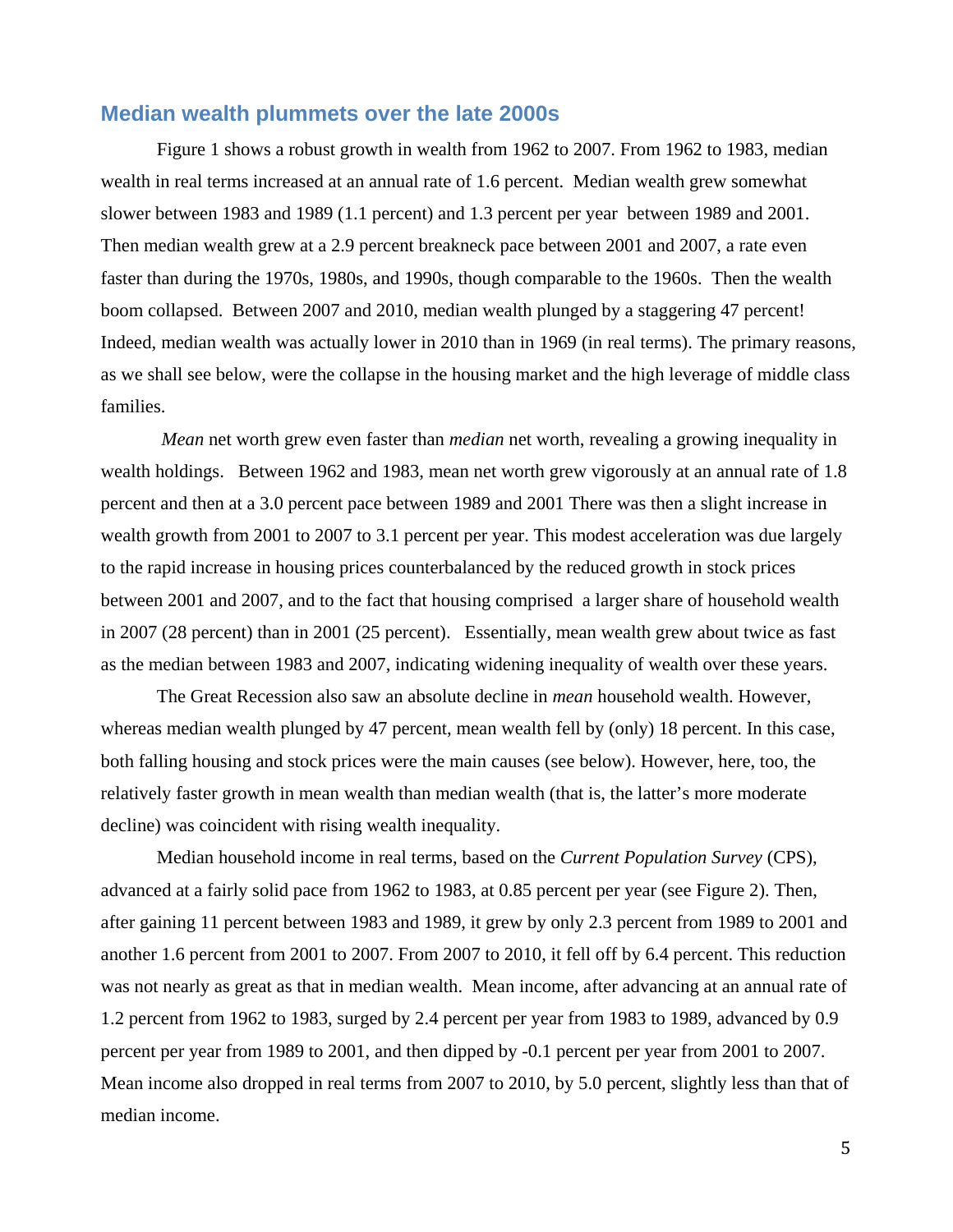

 In sum, while median household income virtually stagnated for the average American household over the 1990s and 2000s, median net worth grew strongly over this period. From 2001 to 2007, mean and median income changed very little while mean and median net worth grew strongly. The Great Recession, on the other hand, saw a massive reduction in median net worth but much more modest declines in mean wealth and both median and mean income.

# **Wealth inequality jumps in the late 2000s**

 

 Figure 3 reveals that wealth inequality in 1983 was quite close to its level in 1962, as measured by the Gini coefficient.<sup>6</sup> The higher the Gini, the more unequal the distribution. After rising between 1983 and 1989 from 0.80 to 0.83, this measure of inequality remained virtually unchanged from 1989 to 2007.

<sup>6</sup> This is not to say that there was no change in wealth inequality over these years. Indeed, Wolff (2002) documents a sharp reduction in wealth inequality from about 1969 to 1976 and an equally sharp rise from 1976 to 1983.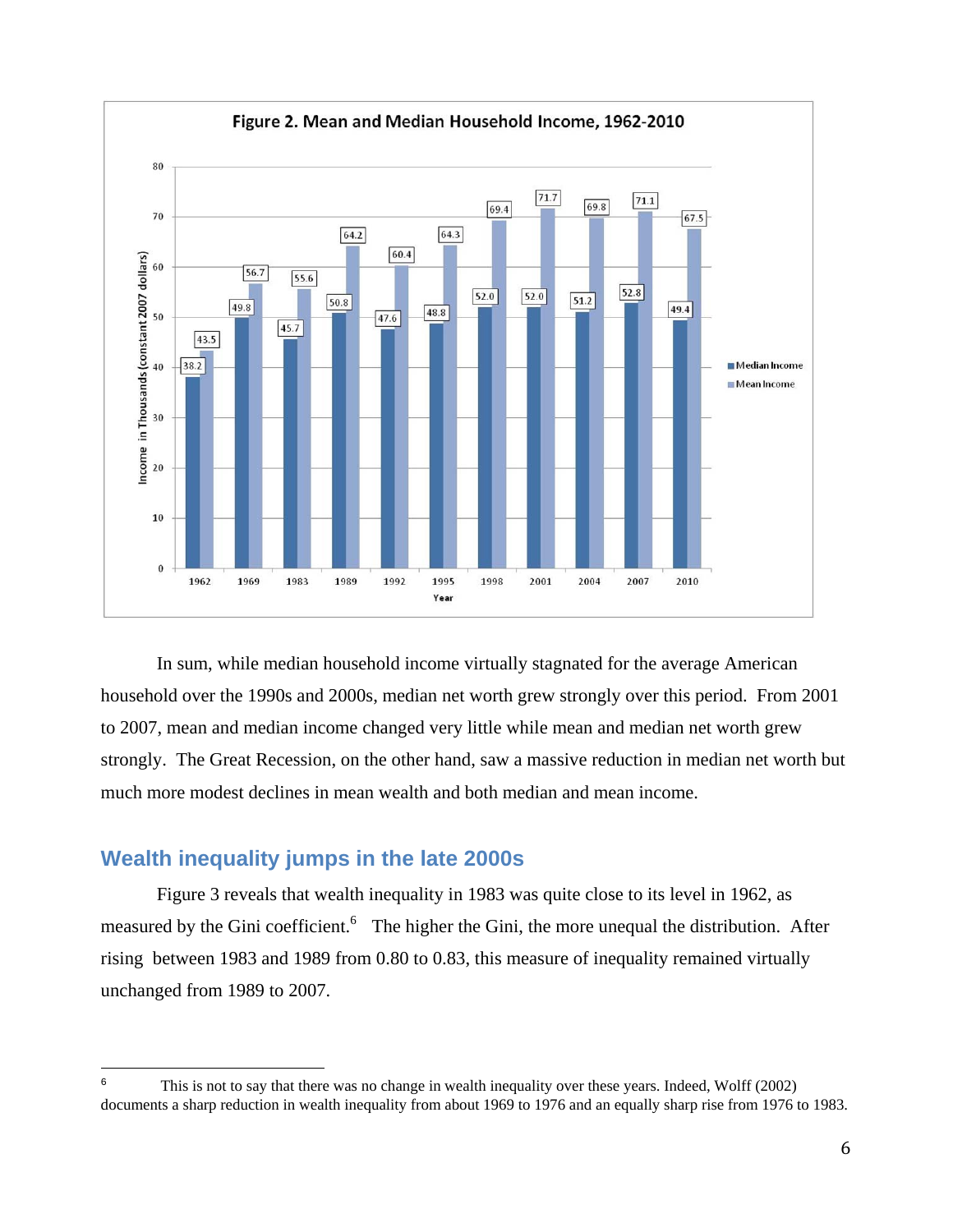

What was behind the sharp rise in wealth inequality in the 1980s? There are two principal factors accounting for changes in wealth concentration (see Section 7). The first is the change in income inequality. A rise in income inequality leads to an increase in wealth inequality as enriched household invest more in assets while stagnant incomes for everyone else keeps them on the assetbuilding sidelines. The second is the change in the ratio of stock prices to housing prices, since the wealthy hold a large share of their wealth in stocks and everyone else holds most of their assets in housing. As we shall see below, there was a huge increase in income inequality between 1983 and 1989, with the Gini coefficient rising by 0.041 points. Second, stock prices increased much faster than housing prices. The stock market boomed and the S&P 50 Index in real terms was up by 62 percent, whereas median home prices increased by a mere two percent in real terms. As a result, the ratio between the two climbed by 58 percent. Between 1989 and 2007, the Gini coefficient was virtually unchanged -- 0.832 in 1989 and 0.834 in 2007. In contrast, the years of the Great Recession saw a very sharp elevation in wealth inequality, with the Gini coefficient rising from 0.83 to 0.87.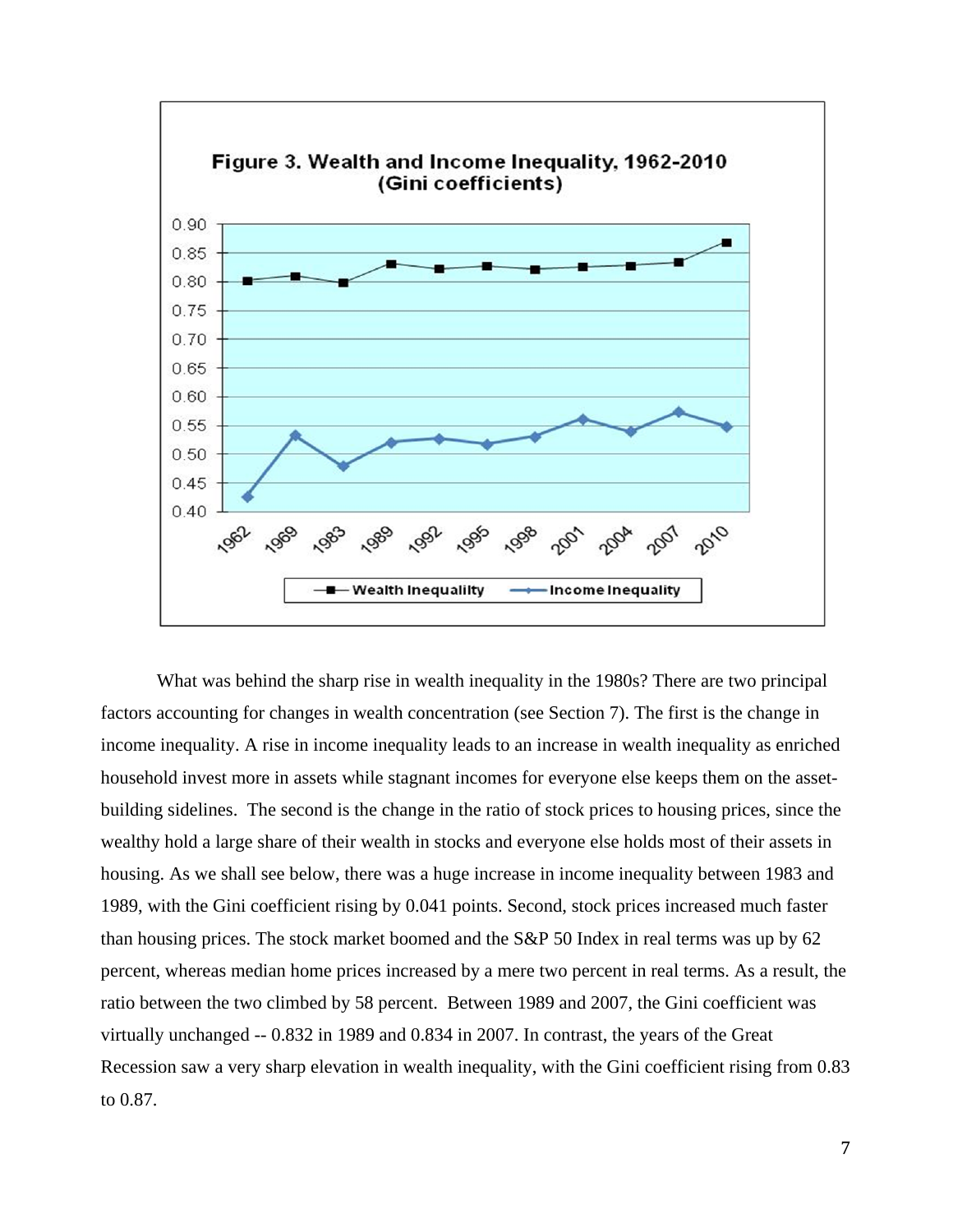Perhaps, somewhat surprisingly, the Great Recession witnessed a rather sharp contraction in income inequality. The Gini coefficient fell from 0.574 to 0.549. Property income and realized capital gains (which is included in the SCF definition of income), as well as corporate bonuses and the value of stock options, plummeted over these years, a process which explains the steep decline in the share of income going to the top percentile. Real wages, as noted above, actually rose over these years, though the unemployment rate also increased. As a result, the income of the middle class was down but not nearly as much in percentage terms as that of high income groups. In contrast, transfer income such as unemployment insurance rose, so that the bottom also did better in relative terms than the top. As a result, overall income inequality fell over the years 2006 to 2009. One of the puzzles we have to contend with is the fact wealth inequality rose sharply over the Great Recession while income inequality fell sharply. I will return to this question in Section 7 below.

#### **Household debt continues to remain high**

 There were some significant changes in the composition of household wealth among all households over the years 1983 to 2010. These shifts are shown in Table 1. First, the share of gross housing wealth in total assets increased from 30 percent in 1983 to 33 percent in 2007 and then fell to 31 percent in 2010. There are two main factors behind this – the home ownership rate and housing prices. The home ownership rate rose from 63 percent in 1983 to 69 percent in 2007 but then fell to 67 percent in 2010. Median house prices for existing homes rose by 19 percent in real terms between 2001 and 2007 but then plunged by 26 percent from 2007 to 2010. These two time trends explain a substantial share of the movement of the proportion of housing in gross assets.

Second, net equity in owner-occupied housing as a share of total assets fell sharply from 24 percent in 1983 to 18 percent in 2010. The difference between gross and net housing as a share of total assets can be traced to the changing magnitude of mortgage debt on homeowner's property, which almost doubled from 21 percent in 1983 to 41 percent in 2010

 Third, relative indebtedness increased, with the debt-equity ratio climbing from 0.15 in 1983 to 0.18 in 2007 and then to 0.21 in 2010. Likewise, the ratio of debt to total income surged from 0.68 in 1983 to 1.19 in 2007 and then to 1.27 in 2010. The large rise in *relative* indebtedness between 2007 and 2010 could be due to a rise in the absolute level of debt and/or a fall off in net worth and income. As shown in Figures 1 and 2, both mean net worth and mean income fell over the three years. There was also a slight contraction of debt in constant dollars, with mortgage debt declining by 5.0 percent, other debt by 2.6 percent, and total debt by 4.4 percent. Thus, the steep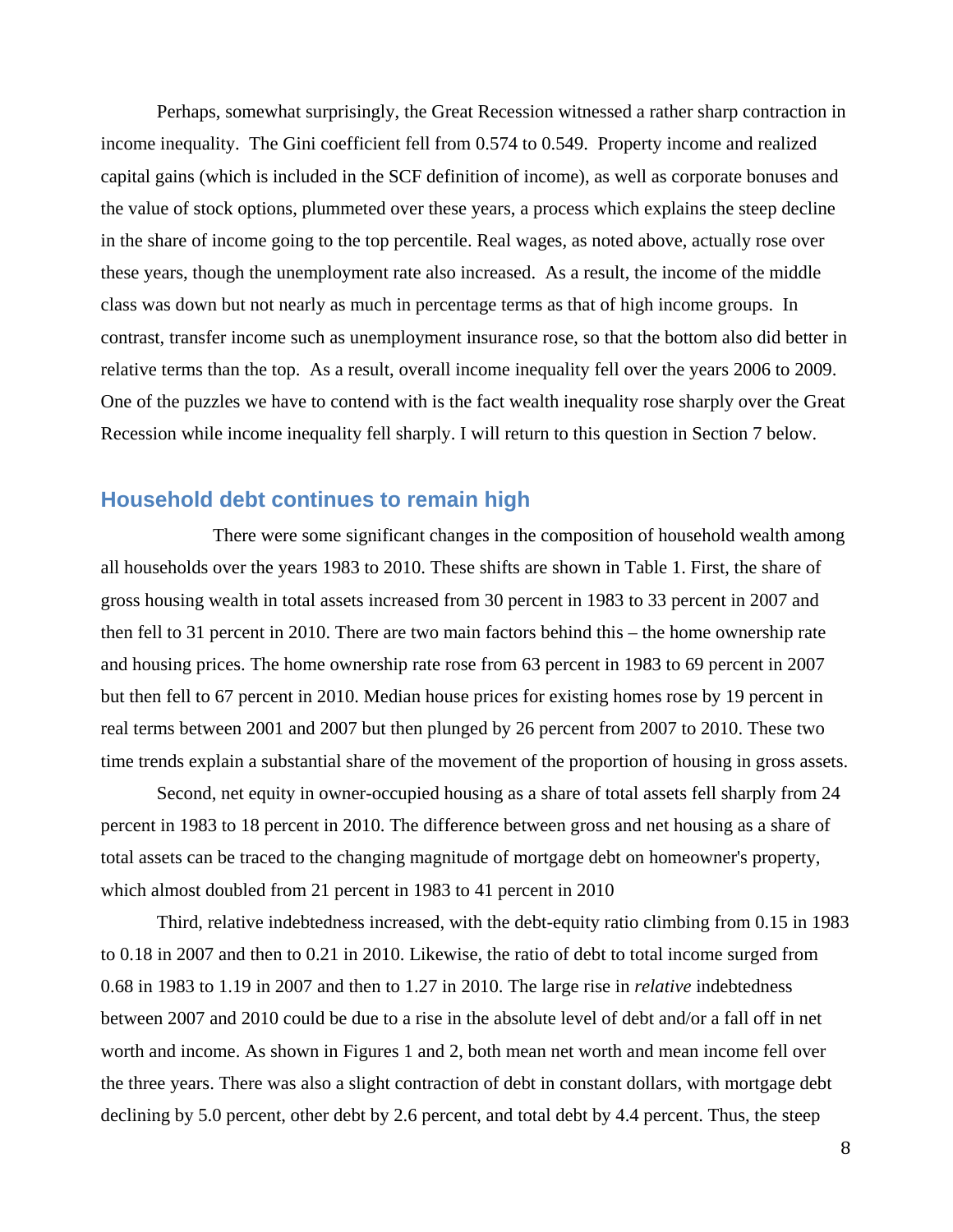rise in the debt to equity and the debt to income ratios over the three years was entirely due to the reduction in wealth and income.

|                                                                    | 1983  | 1989        | 2001  | 2007  | 2010  |
|--------------------------------------------------------------------|-------|-------------|-------|-------|-------|
| <b>Wealth component</b>                                            |       |             |       |       |       |
| <b>Principal residence</b>                                         | 30.1  | 30.2        | 28.2  | 32.8  | 31.3  |
| Other real estate <sup>a</sup>                                     | 14.9  | <b>14.0</b> | 9.8   | 11.3  | 11.8  |
| Unincorporated business equity <sup>b</sup>                        | 18.8  | 17.2        | 17.2  | 20.1  | 18.0  |
| Liquid assets <sup>c</sup>                                         | 17.4  | 17.5        | 8.8   | 6.6   | 6.2   |
| Pension accounts <sup>d</sup>                                      | 1.5   | 2.9         | 12.3  | 12.1  | 15.3  |
| <b>Financial securities<sup>e</sup></b>                            | 4.2   | 3.4         | 2.3   | 1.5   | 1.8   |
| Corporate stock & mutual funds                                     | 9.0   | 6.9         | 14.8  | 11.8  | 11.4  |
| Net equity in personal trusts                                      | 2.6   | 3.1         | 4.8   | 2.3   | 2.4   |
| Miscellaneous assets <sup>f</sup>                                  | 1.3   | 4.9         | 1.8   | 1.7   | 1.7   |
| <b>Total assets</b>                                                | 100.0 | 100.0       | 100.0 | 100.0 | 100.0 |
| <b>Debt</b>                                                        |       |             |       |       |       |
| Debt on principal residence                                        | 6.3   | 8.6         | 9.4   | 11.4  | 12.9  |
| All other debt <sup>g</sup>                                        | 6.8   | 6.4         | 3.1   | 3.9   | 4.5   |
| <b>Total debt</b>                                                  | 13.1  | 15.0        | 12.5  | 15.3  | 17.4  |
| <b>Selected ratios as percentages</b>                              |       |             |       |       |       |
| Debt / equity ratio                                                | 15.1  | 17.6        | 14.3  | 18.1  | 21.0  |
| Debt / income ratio                                                | 68.4  | 87.6        | 81.1  | 118.7 | 127.0 |
| Net home equity / total assets <sup>h</sup>                        | 23.8  | 21.6        | 18.8  | 21.4  | 18.4  |
| Ratio of principal residence debt to house value                   | 20.9  | 28.6        | 33.4  | 34.9  | 41.2  |
| Stocks, directly or indirectly owned as a<br>ratio to total assets | 11.3  | 10.2        | 24.5  | 16.8  | 17.8  |

#### **Source: Survey of Consumer Finance**

<sup>a</sup> In 2001, 2004, and 2007, this equals the gross value of other residential real estate plus net equity in non-residential real estate. <sup>b</sup> Net equity in unincorporated farm and non-farm businesses and closely-held corporations.

<sup>c</sup> Checking accounts, savings accounts, time deposits, money market funds, certificates of deposits, and cash surrender value of life insurance.

<sup>d</sup> IRAs, Keogh plans, 401(k) plans, the accumulated value of defined contribution pension plans, and other retirement accounts.

<sup>e</sup> Corporate bonds, government bonds (including savings bonds), open-market paper, and notes.

<sup>f</sup> Gold and other precious metals, royalties, jewelry, antiques, furs, loans to friends and relatives, future contracts, and miscellaneous assets.

<sup>g</sup> Mortgage debt on all real property except principal residence; credit card, installment, and other consumer debt.

<sup>h</sup> Ratio of gross value of principal residence less mortgage debt on principal residence to total assets.

<sup>i</sup> Includes direct ownership of stock shares and indirect ownership through mutual funds, trusts, and IRAs, Keogh plans, 401(k) plans, and other retirement accounts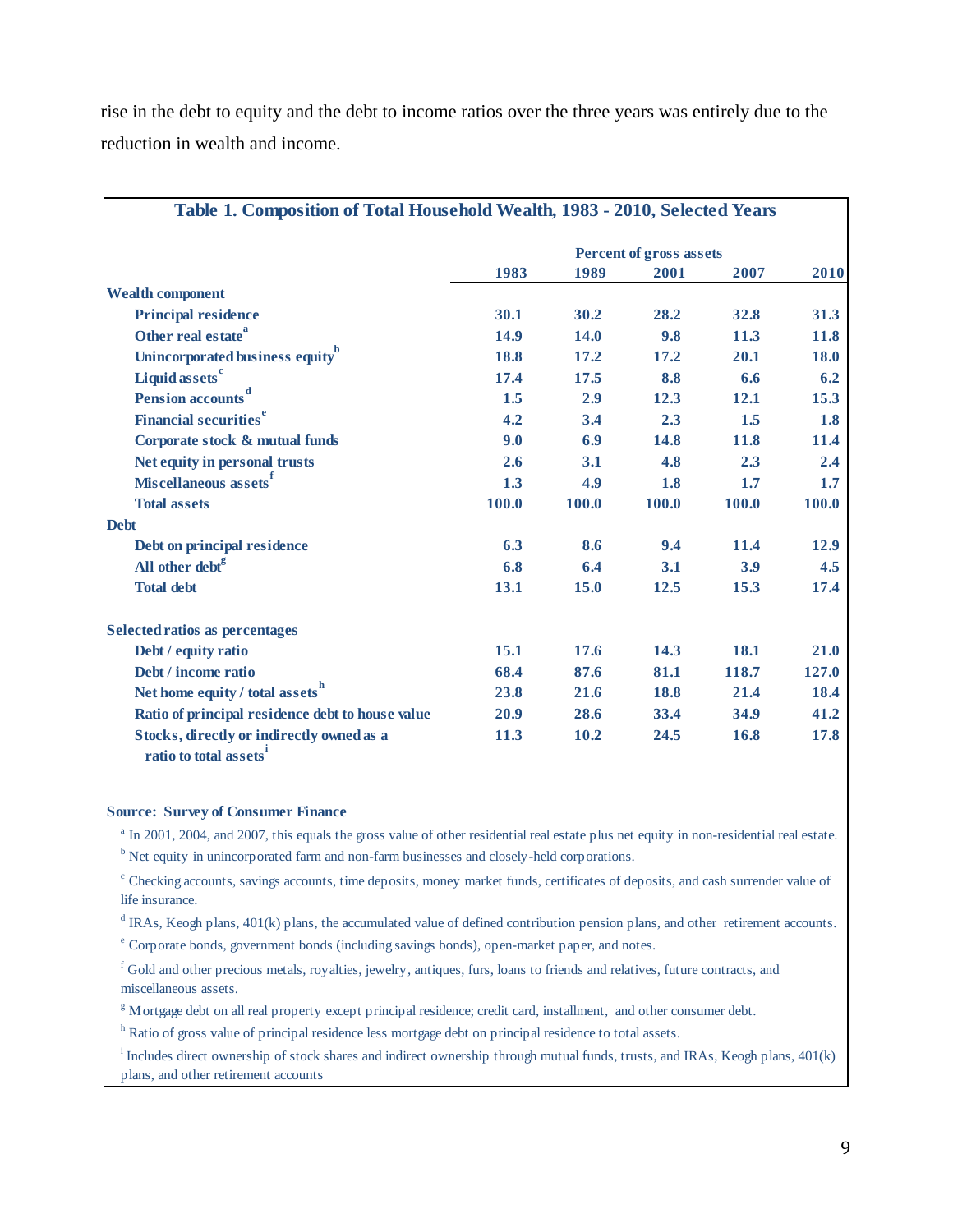The tabulation in Table 1 provides a picture of the average holdings of all families in the economy, but there are marked class differences in how middle-class families and the rich invest their wealth. As shown in Figure 4, the wealthiest one percent of households invested over three quarters of their savings in investment real estate, businesses, corporate stock, and financial securities in 2010. Housing accounted for only 9 percent of their wealth, liquid assets 5 percent, and pensions account for 8 percent. The debt-equity ratio of these very wealthy households was only 0.03. Among the next richest 19 percent, housing comprised 30 percent of their total assets, liquid assets 7 percent, and pension assets 21 percent. Investment assets – non-home real estate, business equity, stocks, and bonds – made up 41 percent. Debt amounted to 14 percent of their net worth.



 *In contrast, almost exactly two thirds of the assets of the middle three quintiles was invested in their home in 2010.* However, home equity amounted to only 32 percent of total assets, a reflection of their large mortgage debt. Another 20 percent went into monetary savings and pension accounts. Together housing, liquid assets, and pension assets accounted for 87 percent of total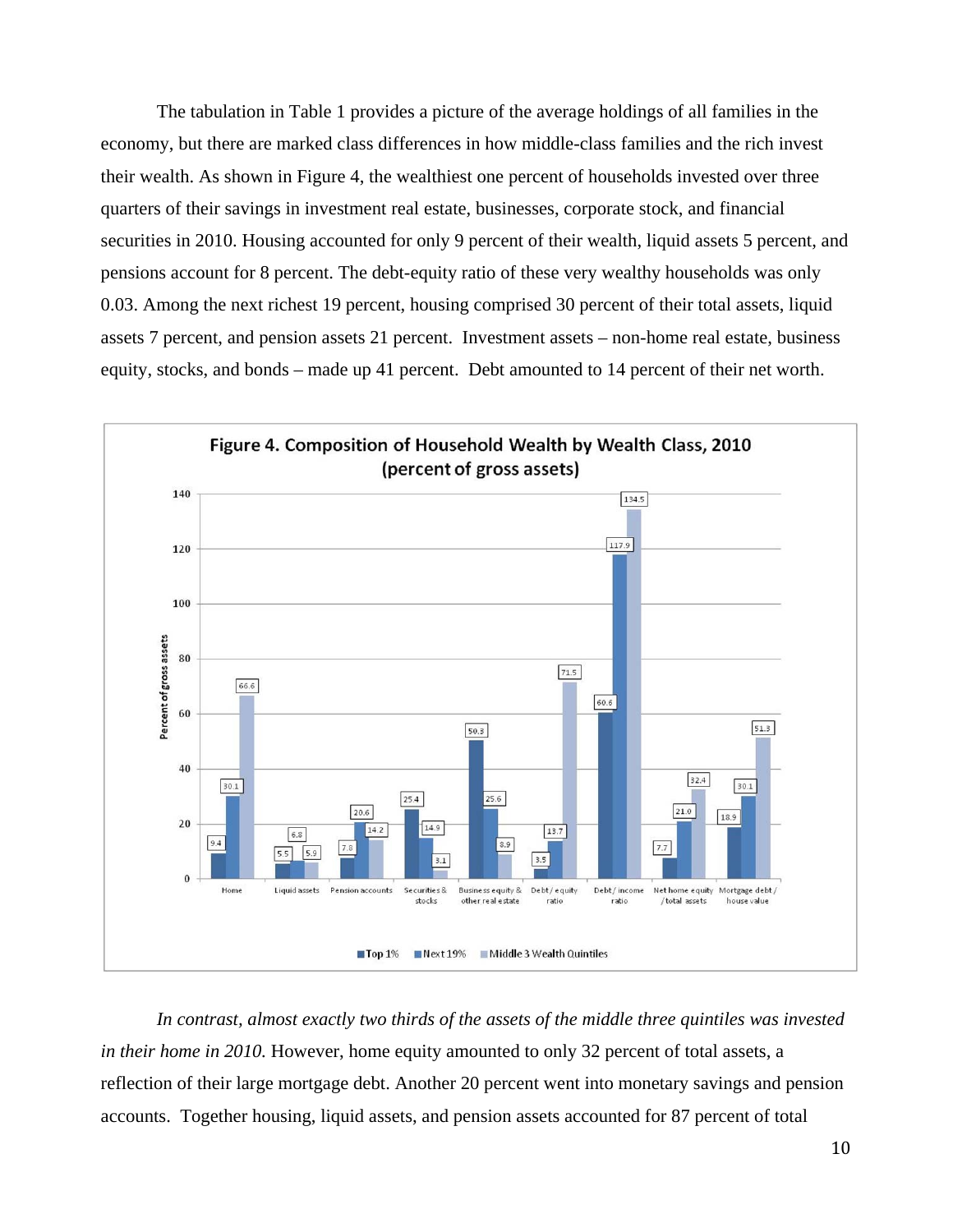assets, with the remainder in investment assets. Their mortgage debt amounted to a little more than half the value of their principal residences.

 The rather staggering debt level of the middle class in 2010 raises the question of whether this is a recent phenomenon or whether it has been going on for some time. There was a sharp rise in the debt-equity ratio of the middle class from 0.37 in 1983 to 0.61 in 2007, mainly a reflection of a steep rise in mortgage debt. The debt-income ratio more than doubled from 1983 to 2007, from 0.67 to 1.57. The rise in the debt-equity ratio and the debt to income ratio was much steeper than for all households. In 1983, the debt to income ratio was about the same for middle class as for all households but by 2007 the ratio was much larger for the middle class.

This new debt took two major forms. First, because housing prices went up, families were able to borrow against the now enhanced value of their homes by refinancing their mortgages and by taking out home equity loans. In fact, mortgage debt on owner-occupied housing (principal residence only) as a proportion of total assets climbed from 29 percent in 1983 to 47 percent in 2007, and home equity as a share of total assets fell from 44 to 35 percent over these years. Second, because of their increased availability, families ran up huge debt on their credit cards.

Then, the Great Recession hit. The debt-equity ratio continued to rise, reaching 0.72 in 2010 but there was actually a retrenchment in the *debt to income* ratio, falling to 1.35 in 2010. The sharp contraction of debt (down 25 percent from 2007-2010) was due to a combination of two factors. First, there was reduced credit availability from banks and other financial institutions as they curtailed new home equity loans and mortgage refinancings and reduced credit lines on credit cards. Second, household themselves reduced new borrowing and paid off existing debt as repayment difficulties rose as a fall-out of the recession. There was, in fact, a 23 percent reduction in mortgage debt as families paid down their outstanding balances, and an even larger drop in other debt of 32 percent as families paid off credit card balances and other forms of consumer debt.

### **The role of leverage**

Two apparent puzzles emerge from the preceding analysis. The first is the steep plunge in median net worth between 2007 and 2010 of 47 percent. This happened despite a moderate drop in median income of 6.4 percent in real terms and steep but less steep declines in housing and stock prices of 24 and 26 percent in real terms, respectively.

The second is the steep increase of wealth inequality of 0.035 Gini points. It is surprising that wealth inequality rose so sharply, given that income inequality dropped by 0.025 Gini points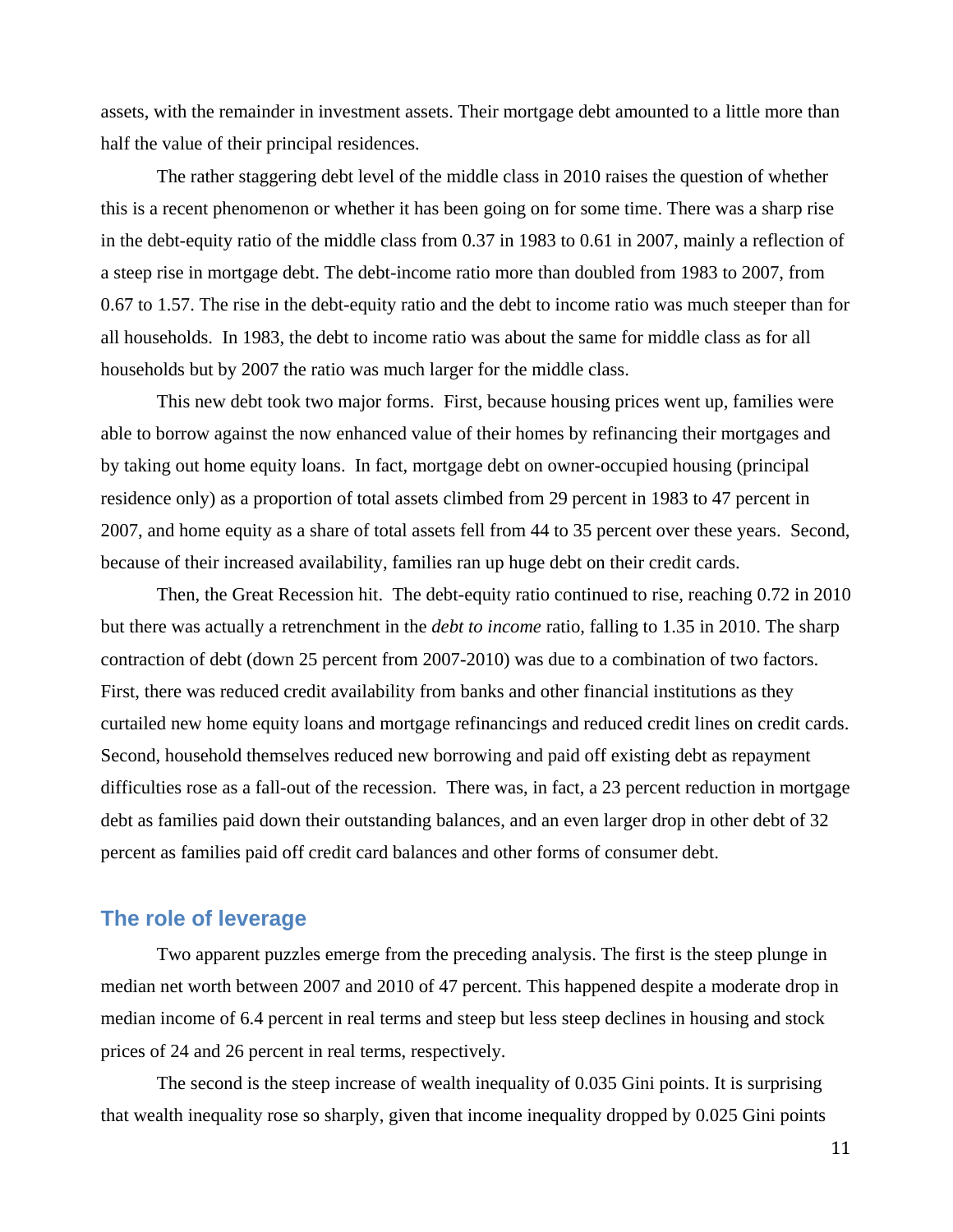and the ratio of stock prices to housing prices was essentially unchanged. In fact, as shown in Wolff (2002) (and noted above in Section 5), wealth inequality is positively related to both income inequality and the ratio of stock to house prices, since the former is heavily concentrated among the rich and the latter is the chief asset of the middle class.

 Changes in median wealth and wealth inequality from 2007 to 2010 can be explained to a large extent by *leverage* (the ratio of debt to net worth). The steep fall in median wealth was due in large measure to the high leverage of middle class households. The spike in wealth inequality was largely due to *differential leverage* between the rich and the middle class.

#### *1. An arithmetic example*

A simple arithmetical example might illustrate the effects of leverage. Suppose for "rich" households, average assets are 50 and average debt is zero. In this case, net worth -- the difference between total assets and total debt -- is 50 (50-0). Also, suppose that asset prices rise by 20 percent. Then average net worth also rises by 20.. Now suppose for "middle class" families that average assets are also 50 but that average debt is 40 and asset prices once again rise by 20 percent. Then average net worth increases from a base of 10 (50 minus 40) to 20 (60 minus 40) or by *100 percent*, Thus, leverage amplifies the effects of asset price changes. However, the converse is also true. Suppose that asset prices decline by 20 percent. In the first case, net worth falls from 50 to 40 or by 20 percent. In the second case, net worth falls from 10 to 0 (40 minus 40) or by 100 percent. Thus, leverage can also magnify the effects of an asset price bust.

This example also illustrates how *differential leverage* can affect wealth inequality. Let us assume that the rich hold stocks and the middle class holds housing and the asset prices for both falls by 20 percent. Then, the ratio of net worth between the rich and the middle rises from 5.0 (50/10) to infinity (40/0)! Here it is apparent that even though housing and stock prices fall at the *same rate*, wealth inequality goes up. The reason is differential leverage between the two groups. If asset prices decline at the same rate, net worth decreases at an even greater rate for the middle class than the rich, since the debt-equity ratio is higher for the former than the latter.

#### *2. Rates of return*

Table 2 shows estimated average annual *real* rates of return for both gross assets and net worth over the period from 1983 to 2010. These results are based on the average portfolio composition over the period. The overall return on *gross assets* rose from 2.20 percent per year in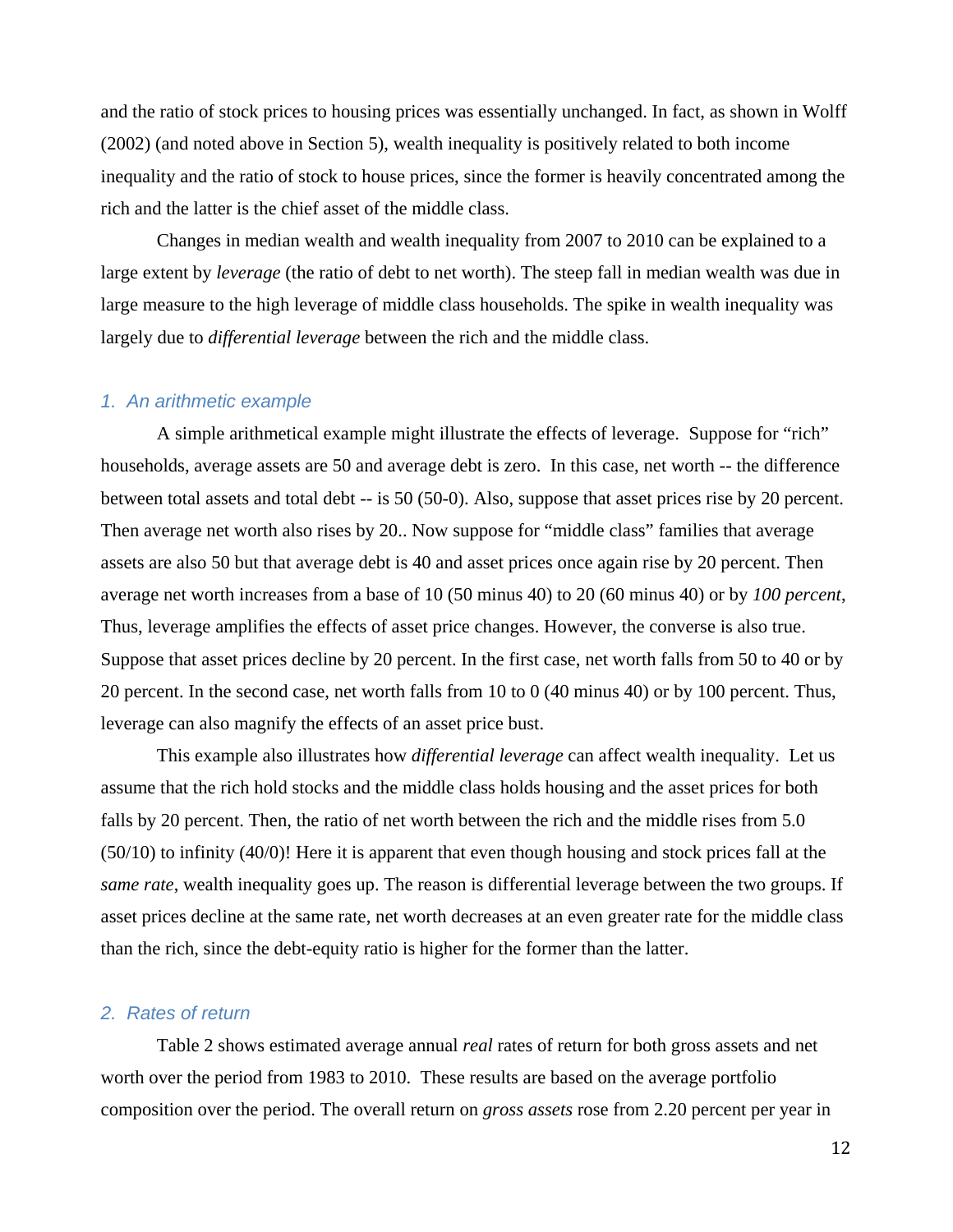the 1983-1989 period to 3.25 percent per year in the 1989-2001 period and then to 3.34 percent per year in the 2001-2007 period before plummeting by 6.95 percent per year over the Great Recession. The largest declines in asset prices over the years 2007 to 2010 occurred for residential real estate and the category "businesses and non-home real estate". During this period, the value of financial assets alone, including stocks, bonds, and other securities, registered an annual rate loss of "only" 2.23 percent – about one-third the rate for gross assets -- because interest rates on corporate and foreign bonds continued to remain strong over these years. The value of pension accounts had a 2.46 percent annual loss, reflecting the mixture of bonds and stocks held in pension accounts.

| Table 2. Average Annual Rates of Return by Period and Wealth Class, 1983 - 2010 |                          |      |                                                   |         |      |  |  |
|---------------------------------------------------------------------------------|--------------------------|------|---------------------------------------------------|---------|------|--|--|
|                                                                                 | <b>Precentage Return</b> |      |                                                   |         |      |  |  |
|                                                                                 |                          |      | 1983-1989 1989-2001 2001-2007 2007-2010 1983-2010 |         |      |  |  |
| <b>Gross Assets</b>                                                             |                          |      |                                                   |         |      |  |  |
| <b>All Households</b>                                                           | 2.20                     | 3.25 | 3.34                                              | $-6.95$ | 1.90 |  |  |
| <b>Top 1 Percent</b>                                                            | 3.00                     | 3.88 | 3.86                                              | $-6.94$ | 2.48 |  |  |
| <b>Next 19 Percent</b>                                                          | 2.17                     | 3.33 | 3.19                                              | $-6.70$ | 1.93 |  |  |
| <b>Middle 3 Quintiles</b>                                                       | 1.21                     | 2.23 | 2.95                                              | $-7.52$ | 1.08 |  |  |
| <b>Net Worth</b>                                                                |                          |      |                                                   |         |      |  |  |
| <b>All Households</b>                                                           | 3.17                     | 4.25 | 4.31                                              | $-7.39$ | 2.73 |  |  |
| <b>Top 1 Percent</b>                                                            | 3.38                     | 4.15 | 4.03                                              | $-7.10$ | 2.70 |  |  |
| <b>Next 19 Percent</b>                                                          | 2.82                     | 3.97 | 3.80                                              | $-7.35$ | 2.42 |  |  |
| <b>Middle 3 Quintiles</b>                                                       | 3.15                     | 4.55 | 5.95                                              | $-8.89$ | 3.06 |  |  |
| <b>Source: Survey of Consumer Finance</b>                                       |                          |      |                                                   |         |      |  |  |
| Households are classified into wealth class according to their net worth.       |                          |      |                                                   |         |      |  |  |
| Calculations are based on household portfolios averaged over the period.        |                          |      |                                                   |         |      |  |  |
| Miscellaneous assets are excluded from the calculation.                         |                          |      |                                                   |         |      |  |  |

The average annual rate of return on *net worth* among all households increased from 3.17 percent in the first period to 4.25 percent in the second and then to 4.31 percent in the third but then declined sharply by 7.39 percent in the last period. Note that the annual rates of return on net worth are uniformly higher – by about one percentage point – than those of gross assets over the first three periods, when asset prices were generally rising. However, in the 2007-2010 period, the opposite was the case, with the annual return on net worth 0.44 percent lower than that on gross assets. These results illustrate the effect of leverage, raising the return when asset prices rise and lowering the return when asset prices fall. Over the full 1983-2010 period, the annual return on net worth was 0.83 percentage points higher than that on gross assets.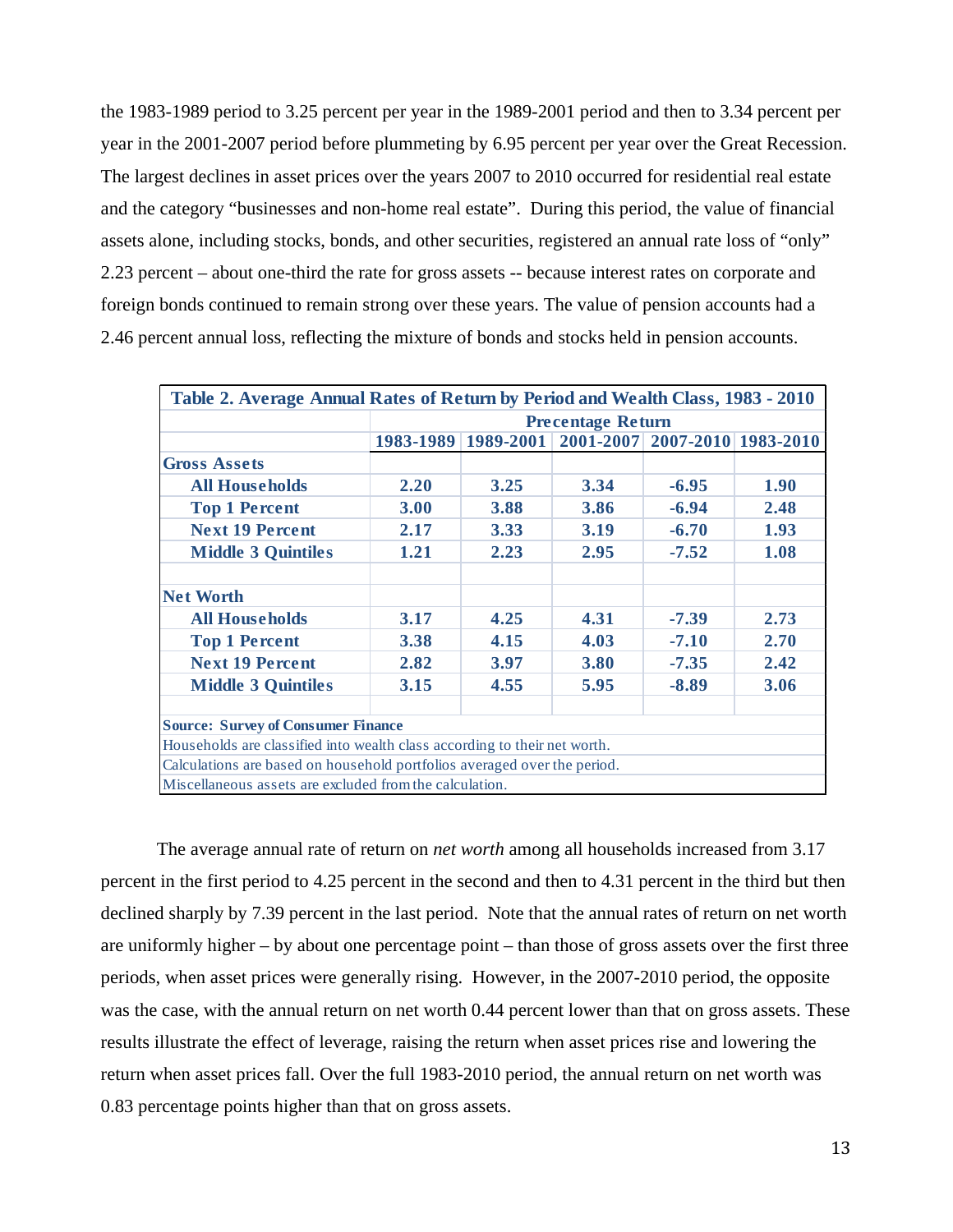There are striking differences in returns by wealth class. The highest returns on gross assets were registered by the top one percent of wealth holders, followed by the next 19 percent and then by the middle three wealth quintiles. The one exception was the 2007-2010 period when the next 19 percent was first, followed by the top one percent and then the middle three quintiles. The differences are quite substantial. Over the full 1983-2010 period, the average annual rate of return on gross assets for the top one percent was 0.55 percentage points greater than that of the next 19 percent and 1.39 percentage points greater than that of the middle quintiles. The differences reflect the greater share of high yield investment assets like stocks in the portfolios of the rich and the greater share of housing in the portfolio of the middle class (see Figure 4).

This pattern is almost exactly reversed for returns on net worth. In this case, in the first three periods when asset prices were generally rising, the highest return was generally recorded by the middle quintiles (except for the 1983-1989 period when it had the second highest return) but in the 2007-2010 period, when asset prices were declining, the middle three quintiles registered the highest losses.. Differences in returns between the top one percent and the middle quintiles were quite substantial in some years. In the 2001-2007 period, the return on net worth was 5.95 percent per year for the latter and 4.03 percent per year for the former – a difference of 1.92 percentage points. Over the years 2007 to 2010 the annual loss on net worth was 7.10 percent for the top one percent and 8.89 percent for the middle quintiles – a differential of 1.78 percentage points. The spread in returns between the top one percent and the middle quintiles reflects the much higher leverage of the middle class. In 2010, for example, the debt-equity ratio of the middle quintiles was 0.72 while that of the top one percent was 0.04.

The huge negative rate of return on net worth of the middle three wealth quintiles was largely responsible for the precipitous drop in median net worth between 2007 and 2010. This factor, in turn, was due to the steep drop in asset prices, particularly housing, and the very high leverage of the middle class. Likewise, the very high rate of return on net worth of the middle three quintiles over the 2001-2007 period (6.0 percent per year) played a big role in explaining the robust advance of median net worth, despite the sluggish growth in median income. This in turn, was a result of their high leverage coupled with the boom in housing prices.

The substantial differential in rates of return on net worth between the middle quintiles and the top percentile (over a point and a half lower) helps explain why wealth inequality rose sharply between 2007 and 2010 despite the decline in income inequality. Likewise this differential over the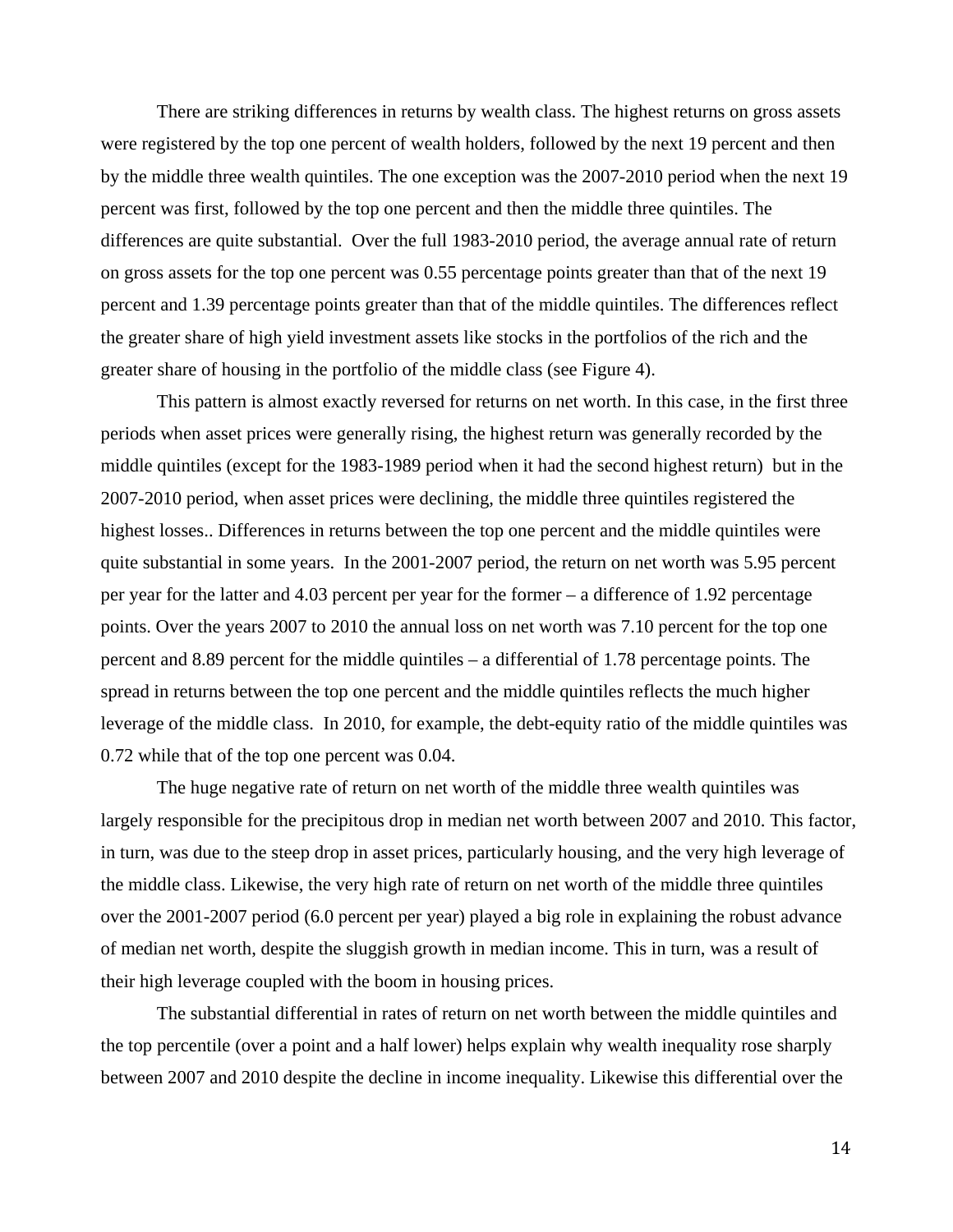2001-2007 period (a spread of about two percentage points in favor of the middle quintiles) helps account for the stasis in wealth inequality over these years despite the increase in income inequality.

# **The racial divide widens over the Great Recession**

 Striking differences are found in the wealth holdings of specific racial and ethnic groups. In Table 3, households are divided into three groups: (i) non-Hispanic whites ("whites" for short), (ii) non-Hispanic African-Americans ("blacks" for short), and (iii) Hispanics. In 2007, while the ratio of mean incomes between black and white households was an already low 0.48, the ratio of mean wealth holdings was even lower, at 0.19. The homeownership rate for black households was 49% in 2007, a little less than two thirds that among whites.

|                                                                    | Table 3. Household Income and Wealth by Race and Ethnicity, |                  |                  |                      |                       |  |  |
|--------------------------------------------------------------------|-------------------------------------------------------------|------------------|------------------|----------------------|-----------------------|--|--|
| 1983-2010 (selected years, mean values in thousands, 2010 dollars) |                                                             |                  |                  |                      |                       |  |  |
|                                                                    |                                                             |                  |                  | <b>Ratio African</b> |                       |  |  |
|                                                                    | <b>Non-Hispanic</b>                                         | African-         |                  | <b>American to</b>   | <b>Ratio Hispanic</b> |  |  |
|                                                                    | <b>Whites</b>                                               | <b>Americans</b> | <b>Hispanics</b> | <b>White</b>         | to White              |  |  |
| <b>Income</b>                                                      |                                                             |                  |                  |                      |                       |  |  |
| 1982                                                               | 68.2                                                        | 36.7             | 41.2             | 0.54                 | 0.60                  |  |  |
| 1988                                                               | 74.7                                                        | 33.2             | 34.0             | 0.45                 | 0.46                  |  |  |
| 2000                                                               | 93.4                                                        | 45.3             | 46.3             | 0.48                 | 0.50                  |  |  |
| 2006                                                               | 97.1                                                        | 46.9             | 48.8             | 0.48                 | 0.50                  |  |  |
| 2009                                                               | 86.8                                                        | 41.4             | 49.1             | 0.48                 | 0.57                  |  |  |
| <b>Net Worth</b>                                                   |                                                             |                  |                  |                      |                       |  |  |
| 1983                                                               | 332.3                                                       | 62.5             | 54.0             | 0.19                 | 0.16                  |  |  |
| 1989                                                               | 393.2                                                       | 65.9             | 64.7             | 0.17                 | 0.16                  |  |  |
| 2001                                                               | 573.5                                                       | 81.7             | 98.6             | 0.14                 | 0.17                  |  |  |
| 2007                                                               | 685.8                                                       | 129.0            | 179.2            | 0.19                 | 0.26                  |  |  |
| 2010                                                               | 593.3                                                       | 84.5             | 90.3             | 0.14                 | 0.15                  |  |  |
| <b>Precent Homeowners</b>                                          |                                                             |                  |                  |                      |                       |  |  |
| 1983                                                               | 68.1                                                        | 44.3             | 32.6             | 0.65                 | 0.48                  |  |  |
| 1989                                                               | 69.3                                                        | 41.7             | 39.8             | 0.60                 | 0.57                  |  |  |
| 2001                                                               | 74.1                                                        | 47.4             | 44.3             | 0.64                 | 0.60                  |  |  |
| 2007                                                               | 74.8                                                        | 48.6             | 49.2             | 0.65                 | 0.66                  |  |  |
| 2010                                                               | 74.6                                                        | 47.7             | 47.3             | 0.64                 | 0.63                  |  |  |
|                                                                    |                                                             |                  |                  |                      |                       |  |  |
|                                                                    | <b>Source: Survey of Consumer Finance</b>                   |                  |                  |                      |                       |  |  |

 Between 1982 and 2006, while the average real income of white households increased by 42 percent, it rose by only 28 percent for black households. As a result, the ratio of mean income slipped from 0.54 in 1982 to 0.48 in 2006. Between 1983 and 2001, average net worth in constant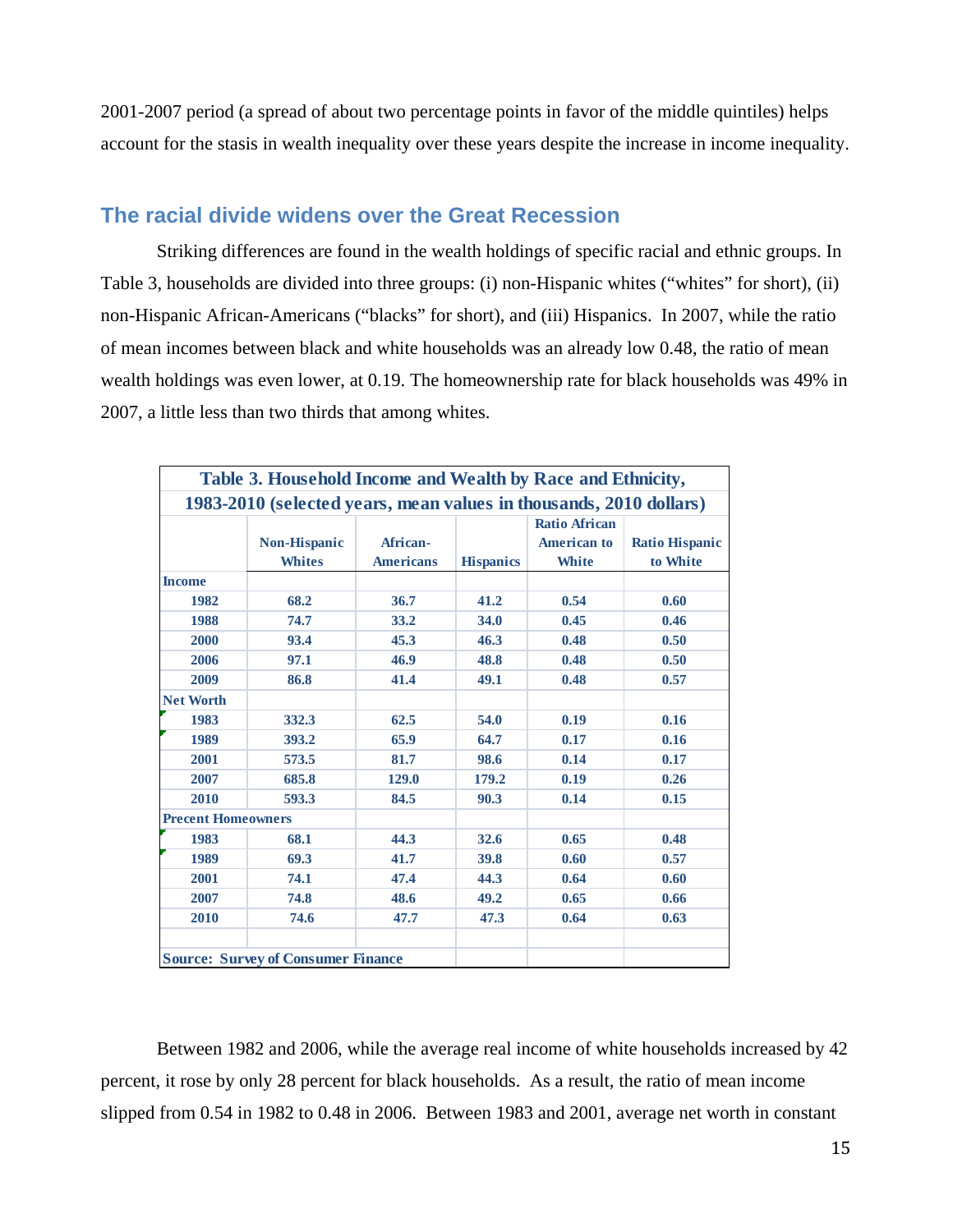dollars climbed by 73 percent for whites but rose by only 31 percent for black households, so that the net worth ratio fell from 0.19 to 0.14. However, between 2001 and 2007, mean net worth among blacks gained an astounding 58 percent while white wealth advanced by 29 percent, so that by 2007 the net worth ratio was back to 0.19, the same level as in 1983. The large gains made by black households over these six years can be traced to the much higher share of homes in their portfolio (46 percent of total assets in 2001, compared to 27 percent among whites). The homeownership rate of black households grew from 44 to 49 percent between 1983 and 2007 and relative to white households stayed at 0.65.

 The picture is rather different for Hispanics. The ratio of mean income between Hispanics and whites in 2007 was 0.50, almost the same as that between black and white households. The ratio of mean net worth was 0.26 compared to a ratio of 0.19 between blacks and whites. The Hispanic homeownership rate was 49 percent, almost identical to that of black households.

 Hispanic households generally made considerable progress over the years 1983 to 2007, but not as much as whites. Hispanic mean income grew by only 18 percent, so that the ratio of Hispanic to white mean income slid from 0.60 to 0.50. Between 1983 and 2001, mean wealth doubled for Hispanic households, at a slightly higher rate than whites, so the ratio of mean net worth increased slightly from 0.16 to 0.17. Mean net worth among Hispanics then climbed by another 82 percent between 2001 and 2007, and the corresponding ratio advanced to 0.26, quite a bit higher than that between black and white households. The surge in Hispanic wealth from 2001 to 2007 can be traced to a five percentage point jump in the Hispanic home ownership rate. The homeownership rate among Hispanic households surged from 33 to 44 percent between 1983 and 2001, and the ratio of homeownership rates between Hispanics and whites grew from 0.48 to 0.60. Between 2001 and 2007, the Hispanic homeownership rose once again, to 49 percent, ending that period at about the same rate as black households, and thus the Hispanic-white homeownership ratio rose sharply to 0.66.

 The racial picture really changed radically by 2010. While the ratio of mean income between black and white households changed very little between 2007 and 2010 (income fell for both groups), the ratio of mean net worth dropped from 0.19 to 0.14. The proximate causes were the higher leverage of black households and their higher share of housing wealth in gross assets. In 2007, the debt-equity ratio among blacks was an astounding 0.55, compared to 0.15 among whites, while housing as a share of gross assets was 0.54 for the former as against 0.31 for the latter. The ratio of mortgage debt to home value was also much higher for blacks, 0.49, than for whites, 0.32.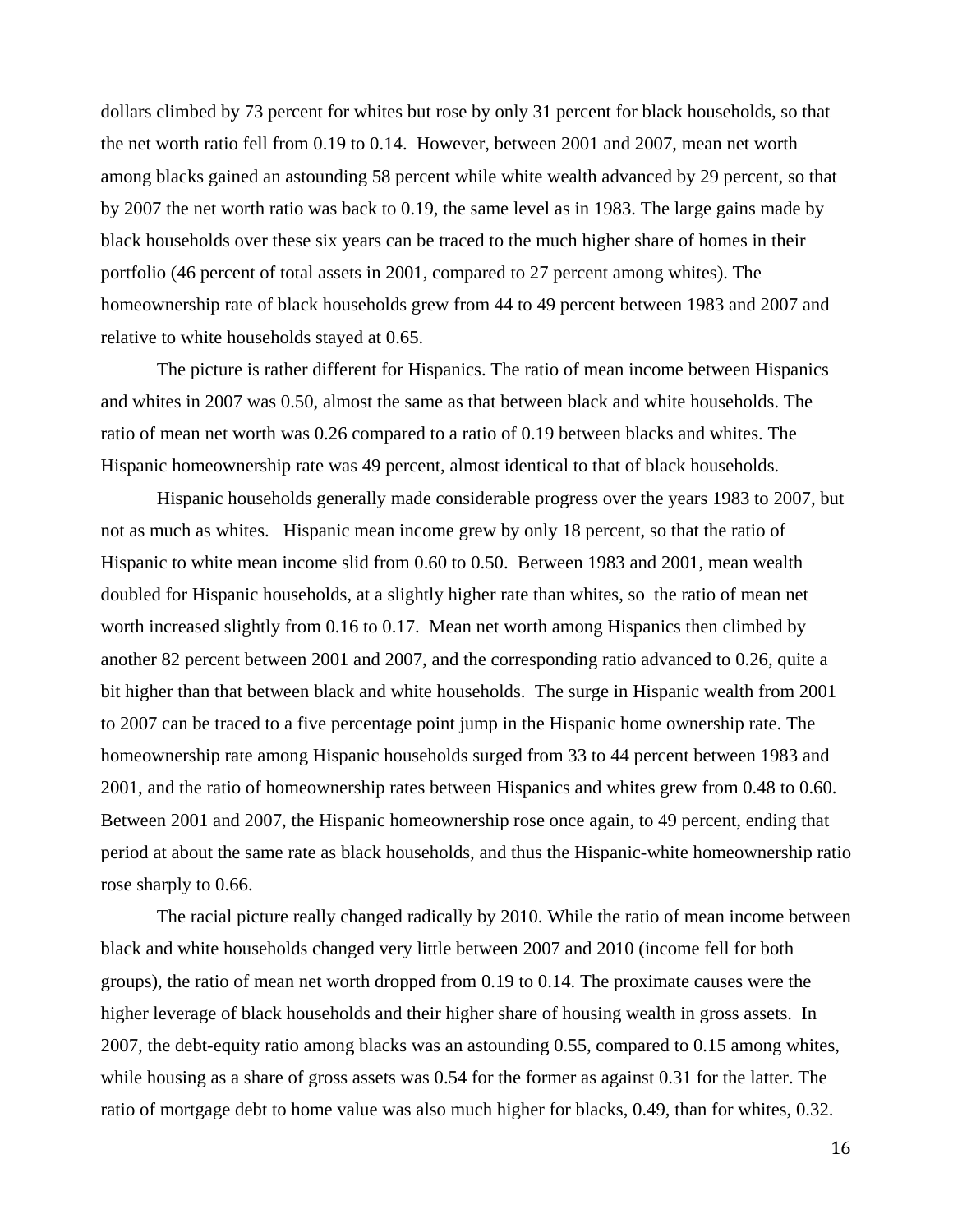The sharp drop in home prices from 2007 to 2010 thus led to a relatively steeper loss in home equity for blacks (25 percent) than for whites (21 percent), and this factor, in turn, led to a much steeper fall in mean net worth for black households than white households.

 The Great Recession actually hit Hispanic households much harder than blacks in terms of wealth. Mean income among Hispanic households rose a bit from 2007 to 2010 and the ratio with respect to white households increased from 0.50 to 0.57. However, the mean net worth in 2010 dollars of Hispanics fell almost *in half*, so that the mean wealth ratio relative to whites plummeted from 0.26 to 0.15. The same factors were responsible as in the case of black households. In 2007, the debt-equity ratio for Hispanics was 0.51, compared to 0.15 among whites, while housing as a share of gross assets was 0.53 for the former as against 0.31 for the latter. The ratio of mortgage debt to home value was also higher for Hispanics, 0.45, than for whites, 0.32. As a result, net home equity dropped by 48 percent among Hispanic home owners, compared to 21 percent among white home owners, and this factor, in turn, was largely responsible for the huge decline in Hispanic net worth both in absolute and relative terms. There was also a drop in the home ownership rate among Hispanic households of 1.9 percentage points from 2007 to 2010. Indeed, after catching up to white households in this dimension from 1983 to 2007, Hispanic households fell back in 2010 to the same level as in 2004.

## **Wealth shifts from the young to the old**

 As shown in Table 4, there were notable shifts in the relative wealth holdings by age group between 1983 and 2007. The relative wealth of the youngest age group, under 35 years of age, declined from 21 percent of the overall mean in 1983 to 17 percent in 2007. In 2007, the mean wealth of the youngest age group was \$95,900 (in 2010 dollars), which was only slightly more than the mean wealth of this age group in 1989. The mean net worth of the 35-44 age group collapsed from 0.71 relative to the overall mean in 1983 to 0.58 in 2007. The relative wealth of the next youngest age group, 45-54, also declined while that of age group 55-64 stayed about the same. The relative net worth of age group 65-74 was also down a bit while that of age group 75 and over, gained some ground. Changes in homeownership rates tend to mirror these trends. The statistics point to a relative shifting of net worth and home ownership away from younger towards older households between 1983 and 2007.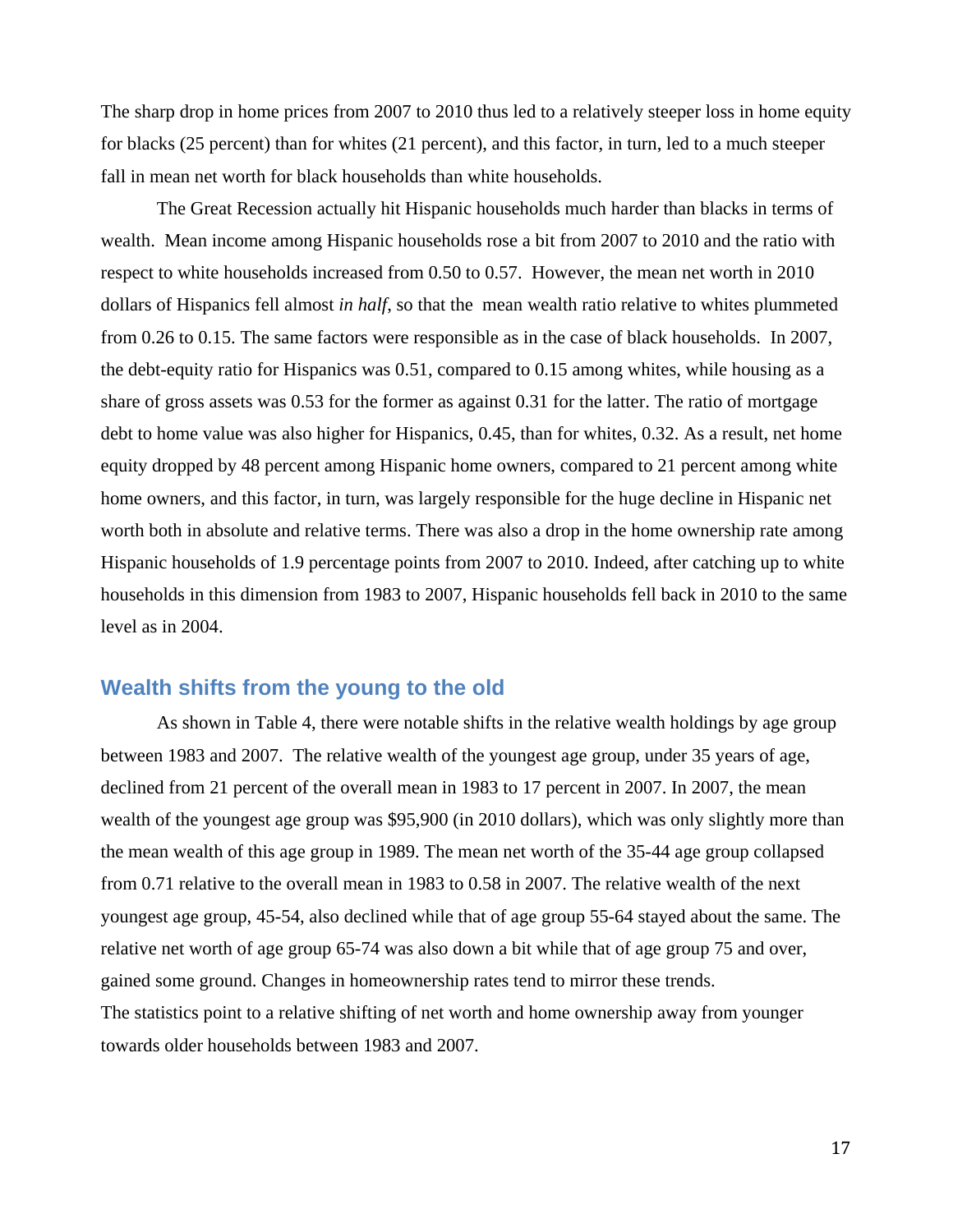|                                               | 1983 | 1989 | 1992 | 1995 | 1998 | 2001 | 2004 | 2007 | 2010 |
|-----------------------------------------------|------|------|------|------|------|------|------|------|------|
| <b>Mean Net Worth (Ratio to Overall Mean)</b> |      |      |      |      |      |      |      |      |      |
| <b>Under 35</b>                               | 0.21 | 0.29 | 0.20 | 0.16 | 0.22 | 0.19 | 0.14 | 0.17 | 0.10 |
| 35-44                                         | 0.71 | 0.72 | 0.71 | 0.65 | 0.68 | 0.64 | 0.65 | 0.58 | 0.41 |
| $45 - 54$                                     | 1.53 | 1.50 | 1.42 | 1.39 | 1.27 | 1.25 | 1.21 | 1.19 | 1.14 |
| $55 - 64$                                     | 1.67 | 1.58 | 1.82 | 1.81 | 1.91 | 1.86 | 1.91 | 1.69 | 1.81 |
| 65-74                                         | 1.93 | 1.61 | 1.59 | 1.71 | 1.68 | 1.72 | 1.57 | 1.86 | 1.74 |
| <b>75 &amp; over</b>                          | 1.05 | 1.26 | 1.20 | 1.32 | 1.12 | 1.20 | 1.19 | 1.16 | 1.36 |
| <b>Percent Homeowners</b>                     |      |      |      |      |      |      |      |      |      |
| All ages                                      | 63.4 | 62.8 | 64.1 | 64.7 | 66.3 | 67.7 | 69.1 | 68.6 | 67.2 |
| <b>Under 35</b>                               | 38.7 | 36.3 | 36.8 | 37.9 | 39.2 | 40.2 | 41.5 | 40.8 | 37.5 |
| 35-44                                         | 68.4 | 64.1 | 64.4 | 64.7 | 66.7 | 67.6 | 68.6 | 66.1 | 63.8 |
| 45-54                                         | 78.2 | 75.1 | 75.5 | 75.4 | 74.5 | 76.1 | 77.3 | 77.3 | 75.2 |
| 55-64                                         | 77.0 | 79.2 | 77.9 | 82.3 | 80.6 | 83.2 | 79.1 | 80.9 | 78.1 |
| 65-74                                         | 78.3 | 78.1 | 78.8 | 79.4 | 81.7 | 82.5 | 81.2 | 85.5 | 82.5 |
| <b>75 &amp; over</b>                          | 69.4 | 70.2 | 78.1 | 72.5 | 76.9 | 76.2 | 85.1 | 77.0 | 81.3 |

Changes in relative wealth were even more dramatic from 2007 to 2010. The relative wealth of the under 35 age group plummeted from 0.17 to 0.10 and that of age group 35-44 from 0.58 to 0.41, while that of age group 45-54 fell somewhat from 1.19 to 1.14. In actual (2010) dollar terms, the average wealth of the youngest age group collapsed from \$95,500 in 2007 to \$48,400 in 2010, while that of age group 35-44 shrank from \$325,000 to \$190,000. Although the real wealth of older households also declined after 2007, the decline was much smaller. As a result, the relative net worth of age group 55-64 increased sharply from 1.69 to 1.81, as did that of the oldest age group from 1.16 to 1.36, though the relative wealth of age group 65 to 74 declined from 1.86 to 1.74. Home ownership rates fell for all age groups from 2007 to 2010 (except the very oldest) but the percentage point decline was greatest for the youngest age group.

 Changes in the relative wealth position of different age groups depend in large measure on relative asset price movements and differences in asset composition. Homes comprised over half the value of total assets for age group 35 and under in 2007, and the share fell off with age to about a quarter for age group 55-64 and then rose to 30 percent for the oldest age group. There was a pronounced fall off of the debt-equity ratio with age, declining from 0.93 for the youngest group to 0.02 for the oldest, as well as the debt to income ratio from 1.68 to 0.30 and mortgage debt as a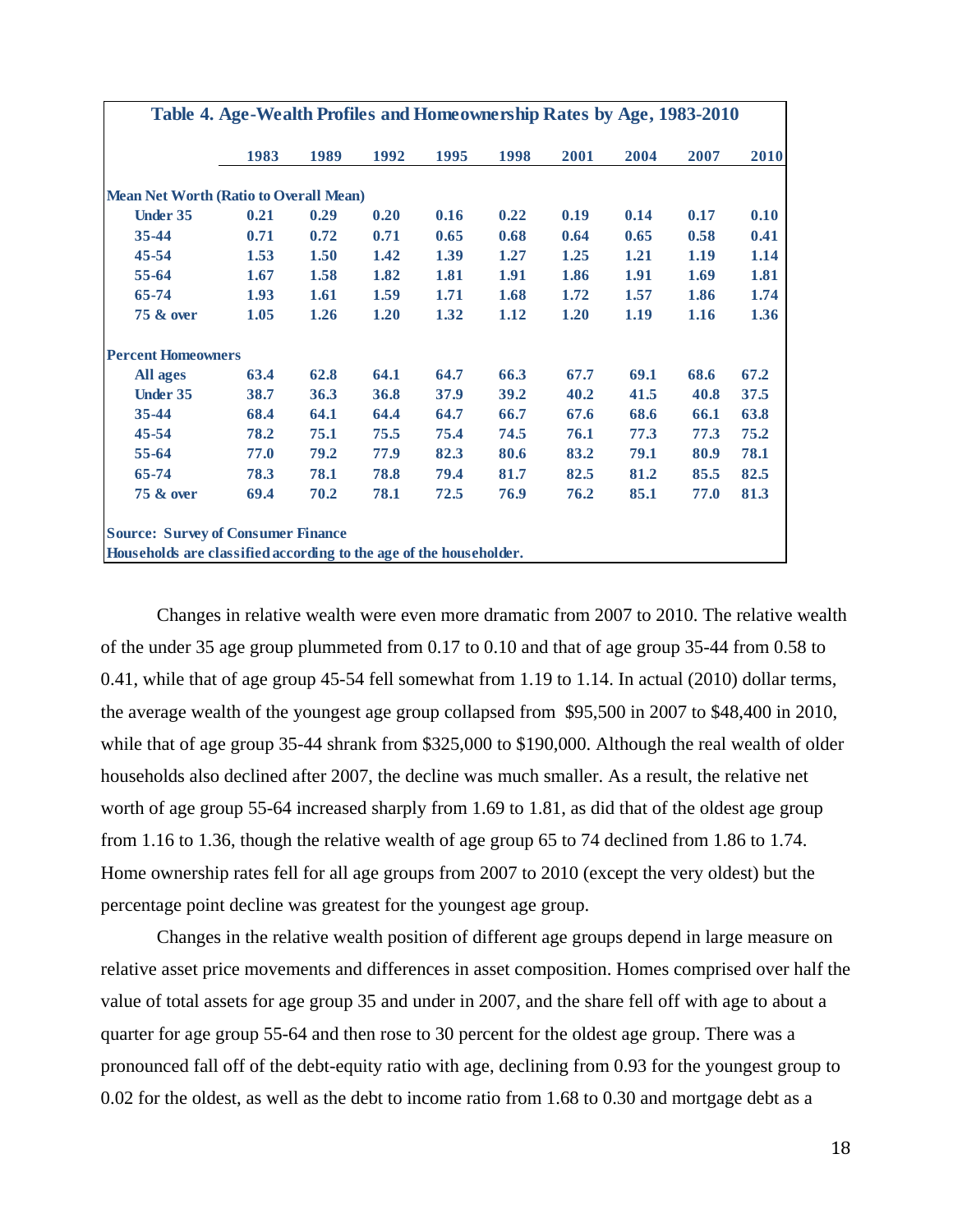share of house value from 0.65 to 0.05. As a result of the latter, net home equity as a proportion of total assets rose from 19 to 29 percent from the youngest to oldest age group. Younger households were thus more heavily invested in homes and more heavily in debt whereas the portfolio of older households was more heavily skewed to financial assets. As such, the wealth position of younger households was hit much harder by the Great Recession than that for older households.

Younger households benefit relatively when housing prices rise and inflation is strong while older households benefit relatively from rising stock prices. Changes in the relative net worth position of age groups over the 1983 to 2007 period were thus largely due to these differential asset price movements. In particular, as with minority households, the higher leverage of younger age groups made them vulnerable when asset prices, particularly housing prices, declined. The steep decline in house prices from 2007 to 2010 thus led to a relatively steeper loss in home equity for the youngest age group (59 percent) than overall(26) percent, and this factor, in turn, led to a much steeper fall in their net worth . The story is very similar for age group 35 to 44. Their debt-equity ratio was 0.41 in 2007, their ratio of mortgage debt to house value was 0.51, and their share of housing in gross assets was 0.44, all much higher than the averages for all households. As with the youngest age group, the drop in home prices from 2007 to 2010 caused a large fall in home equity of 49 percent, which in turn caused a steep fall off in their relative net worth.

#### **Conclusion**

With stock prices falling somewhat faster than housing prices from 2007 to 2010, it would seem to be the case that households with portfolios more heavily invested in stocks would have been hit harder than households folks invested mainly in housing. And if richer folks and older households had stock-heavy portfolios, it would seem that they should have taken a bigger hit in their asset positions after 2007? This was clearly not the case. The answer lies in the higher leverage ratios for non-rich, minority, and younger households.

The key to understanding the collapse of middle class assets over the Great Recession is, indeed, their high degree of leverage and the high concentration of assets in their home.

The large spread in rates of return on net worth between the middle three wealth quintiles and the top quintile (over a point and a half lower) also largely explains why wealth inequality increased steeply from 2007 to 2010 despite the decline in income inequality. Indeed, the middle class took a bigger relative hit on their net worth from the decline in home prices than the top 20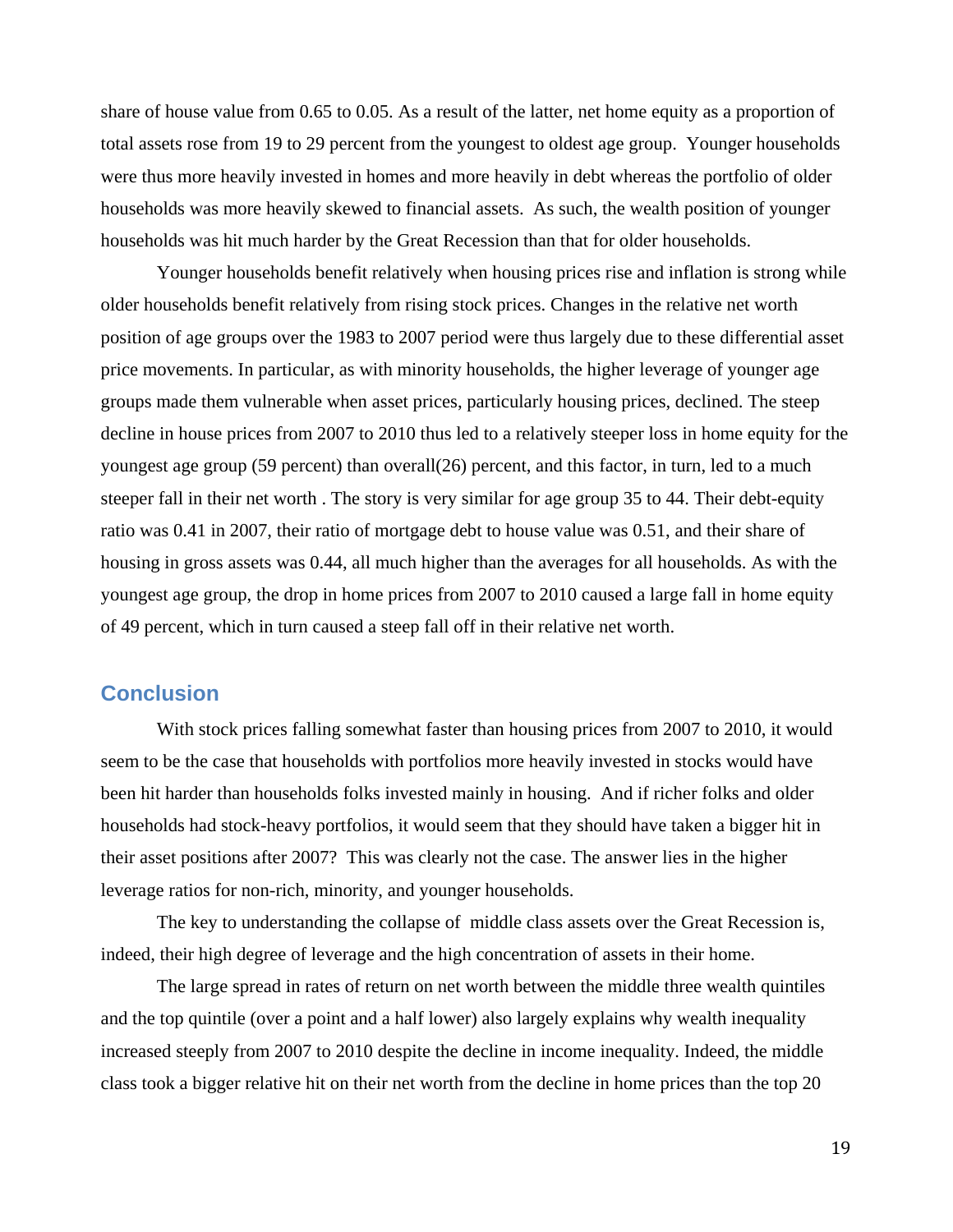percent did from the stock market plunge. This factor is also reflected in the fact that median wealth dropped much more in percentage terms than mean wealth over the Great Recession.

The racial disparity in wealth holdings was almost exactly the same in 2007 as in 1983. However, the Great Recession hit black households much harder than whites. The relative (and absolute) losses suffered by black households from 2007 to 2010 are ascribable to the fact that blacks had a higher share of assets invested in the home than did whites and a much higher debtequity ratio (0.55 versus 0.15).

Hispanic households made sizeable gains on whites from 1983 to 2007. However, in a reversal of fortune, Hispanic households got hammered by the Great Recession. The relative (and absolute) losses suffered by Hispanic households over these three years are likewise traceable to the much larger share of assets invested in the home and a much higher debt-equity ratio (0.51 versus 0.15).

 Young households also got pummeled by the Great Recession. The same two factors explain the losses suffered by young households – the higher share of homes in their wealth portfolio and their much higher leverage ratios.

 The real question is what might happen now as the Great Recession recedes. Will homeownership rates for blacks, Hispanics, and young households begin to rise again? Will home equity values increase so that those who have housing-based portfolios once again see their net asset positions rising? Or will housing values stabilize while stock market prices rise, leading to even greater wealth inequality despite an economic recovery? Stay tuned!